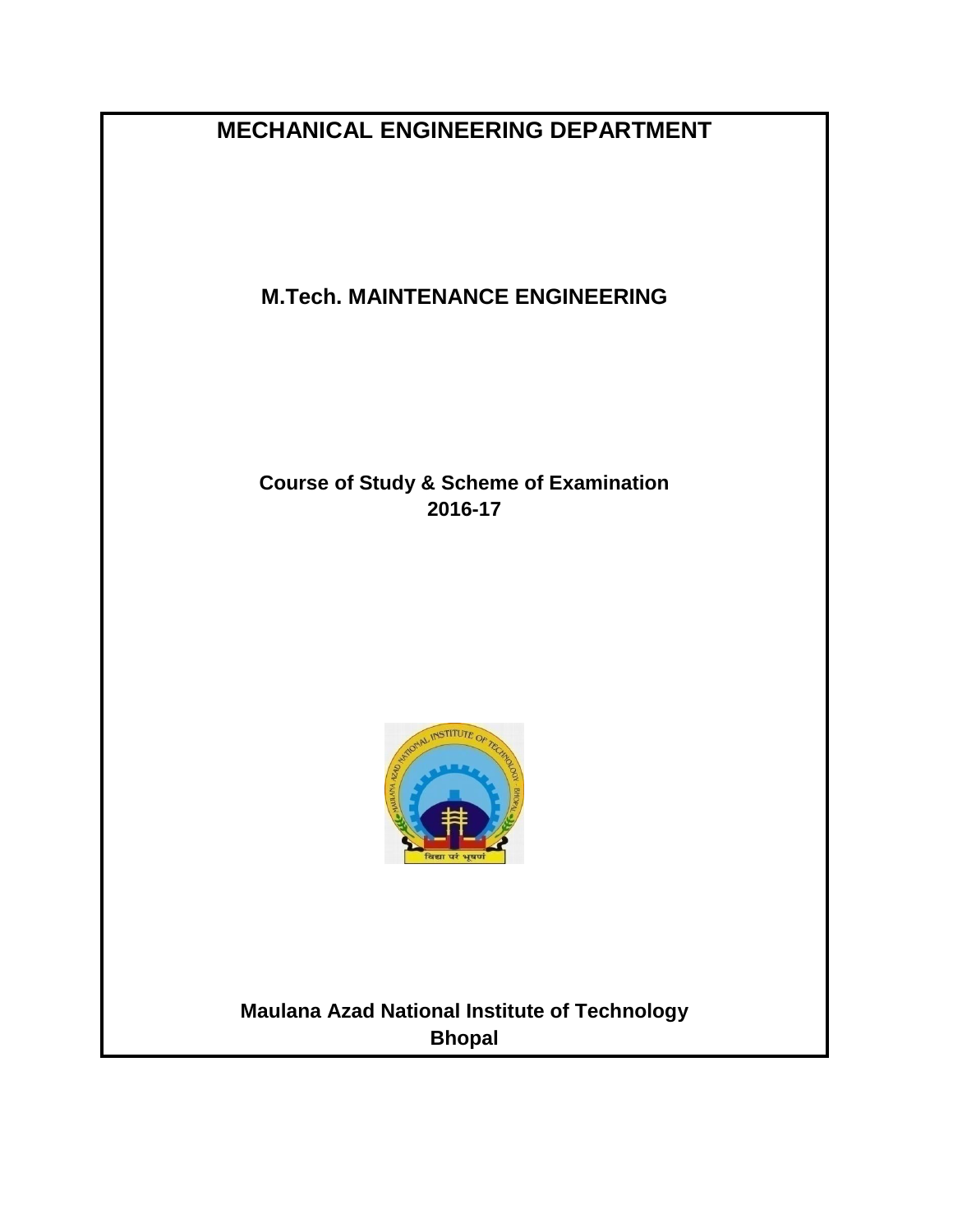| Course         | Subject                           | <b>Scheme of Studies</b> |   | Credits         |   |
|----------------|-----------------------------------|--------------------------|---|-----------------|---|
| Number         |                                   | Periods per week         |   |                 |   |
|                |                                   |                          |   | P               |   |
| <b>MTH511C</b> | <b>Statistics and Probability</b> | 2                        | 2 |                 | 3 |
| MT512          | Maintenance Management -          | 3                        |   |                 | 3 |
|                | Policies, Strategies & Options    |                          |   |                 |   |
| MT513          | Lubrication Management &          | 3                        |   |                 | 3 |
|                | Practice                          |                          |   |                 |   |
|                | Elective - 1                      | 3                        |   |                 | 3 |
|                | Elective - 2                      | 3                        |   |                 | 3 |
|                | Open elective-1                   | 3                        |   |                 | 3 |
| MT514          | Maintenance Engg Lab-I and        |                          |   | 2               | 2 |
|                | Tribology Lab                     |                          |   |                 |   |
| MT515          | Seminar 1 and mini project        |                          | 2 |                 | 2 |
|                |                                   |                          |   | Total credit 22 |   |

## **M.TECH. IN MAINTENANCE ENGINEERING** *First Semester*

# *Second Semester*

| Course          | Subject                                  | <b>Scheme of Studies</b> |               | Total          |               |
|-----------------|------------------------------------------|--------------------------|---------------|----------------|---------------|
| Number          |                                          | Periods per week         |               | Credits        |               |
|                 |                                          |                          |               | P              |               |
| MT521           | Reliability, Availability &              | 3                        |               |                | 3             |
|                 | <b>Maintainability Engineering</b>       |                          |               |                |               |
| MT522           | <b>Failure Analysis &amp; Prevention</b> | 3                        |               |                | 3             |
| MT523           | TPM, CBM and RCM                         | 3                        |               |                | 3             |
|                 | Elective - 3                             | 3                        |               |                | 3             |
|                 | Elective - 4                             | 3                        |               |                | 3             |
|                 | Open elective-2                          | 3                        |               |                | 3             |
| MT524           | Maintenance Engg Lab-II and              |                          |               | $\mathfrak{p}$ | 2             |
|                 | Diagostics Lab.                          |                          |               |                |               |
| MT525           | Seminar 2 and mini project               |                          | $\mathcal{P}$ |                | $\mathcal{P}$ |
| Total credit 22 |                                          |                          |               |                |               |

## **List of department electives**

MT531 Maintenance Audit MT532 Risk Analysis and Safety MT533 Concurrent Engineering MT534 Maintenance Awareness in design MT535 Maintenance of Agriculture and Earth Moving Machinery MT536 Bulk Solids and Handling MT537 Maintenance of Electrical Machines MT538 Maintenance of Power Plant Machinery MT539 Maintenance of Transport Machinery ; MT541 Mechatronics and NDT in Maintenance Engineering MT542 Maintenance of CNC Machines MT543 Restoration, Repairs and Retrofitting MT544 Machinery Vibration Monitoring Analysis MT545 Maintenance of Chemical Plant Machinery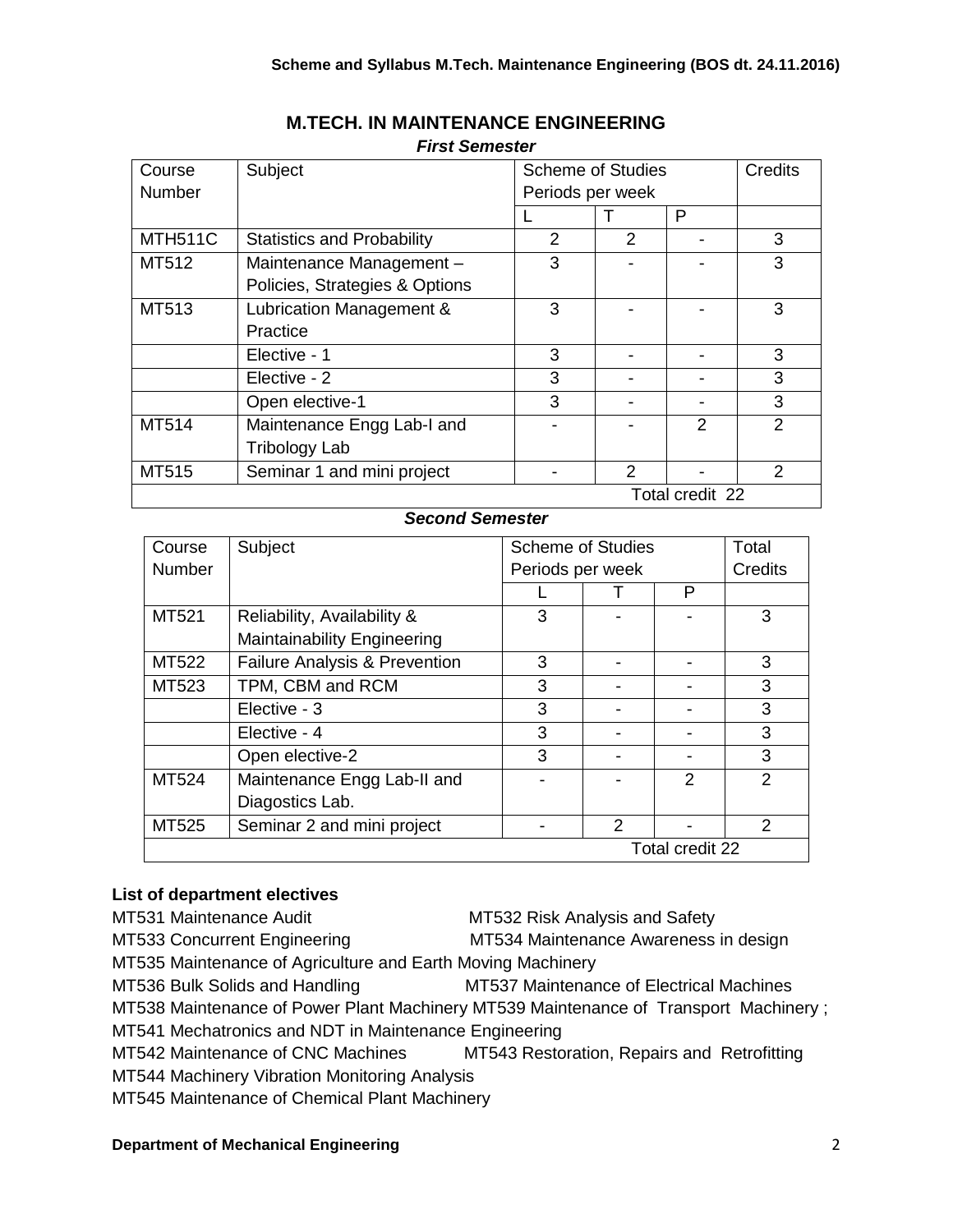# **List of open electives:**

MT551 Theory of Tribology Elements MT552 Maintenance Economics and Turn Around Management MT 553 Computer aided maintenance management MT 554 Maintenance of Power Plant Machinery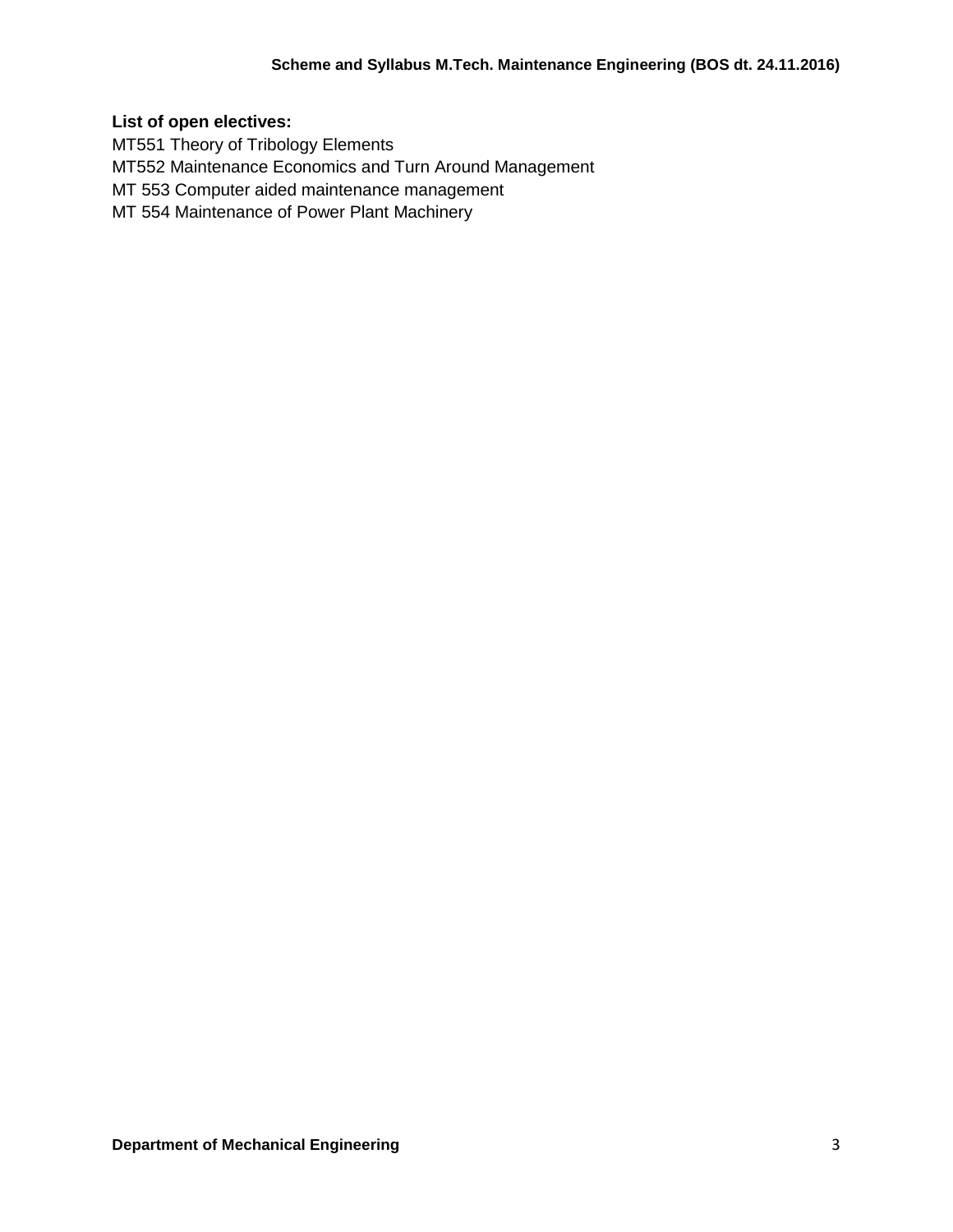# **SYLLABUS**

#### **FIRST SEMESTER**

#### **MTH 511C STATISTICS AND PROBABILITY**

Collection & Tabulatory data. 2Measures of central Tendency, Mean, Median, Mode. Dispersion, range, Deviation, Coefficient of Dispersion , Moments. Probability: Additive law of probability, Compound events, Use of multinomial Expansion, theorem. Probability density function. Probability Distribution, Binomial, Poisson's and Normal weibill, experimential etc. Sampling: Simple Sampling, Sampling distribution the sampling of variables, estimation, distribution, chi-square distribution. Interpolation: Newton's Forward and Back ward interpolation formula, central difference interpolation formulae, Interpolation with unequal intervals. Numerical Differentiation Numerical integration Trapezoidal rule, Simpson's 1/3rd rule, Simpson's 3/8 rule, weddlesrule. Solution of Algebraic and Transcendental Equations, Method of false position, Newton Rap son method, Bisection method.

#### **References**

- 1. Engineering Reliability Fundamental and Application **R. Rama Kumar**
- 2. Mechanical Survival **Contract Survival** Alexander Contract Contract Alexander Smith
- 3. Mathematical Statistic Million Controllery Million Million Million Million Million Million Million Million Million Million Million Million Million Million Million Million Million Million Million Million Million Million
- 4. Mathematical Statistic **Fruend**
-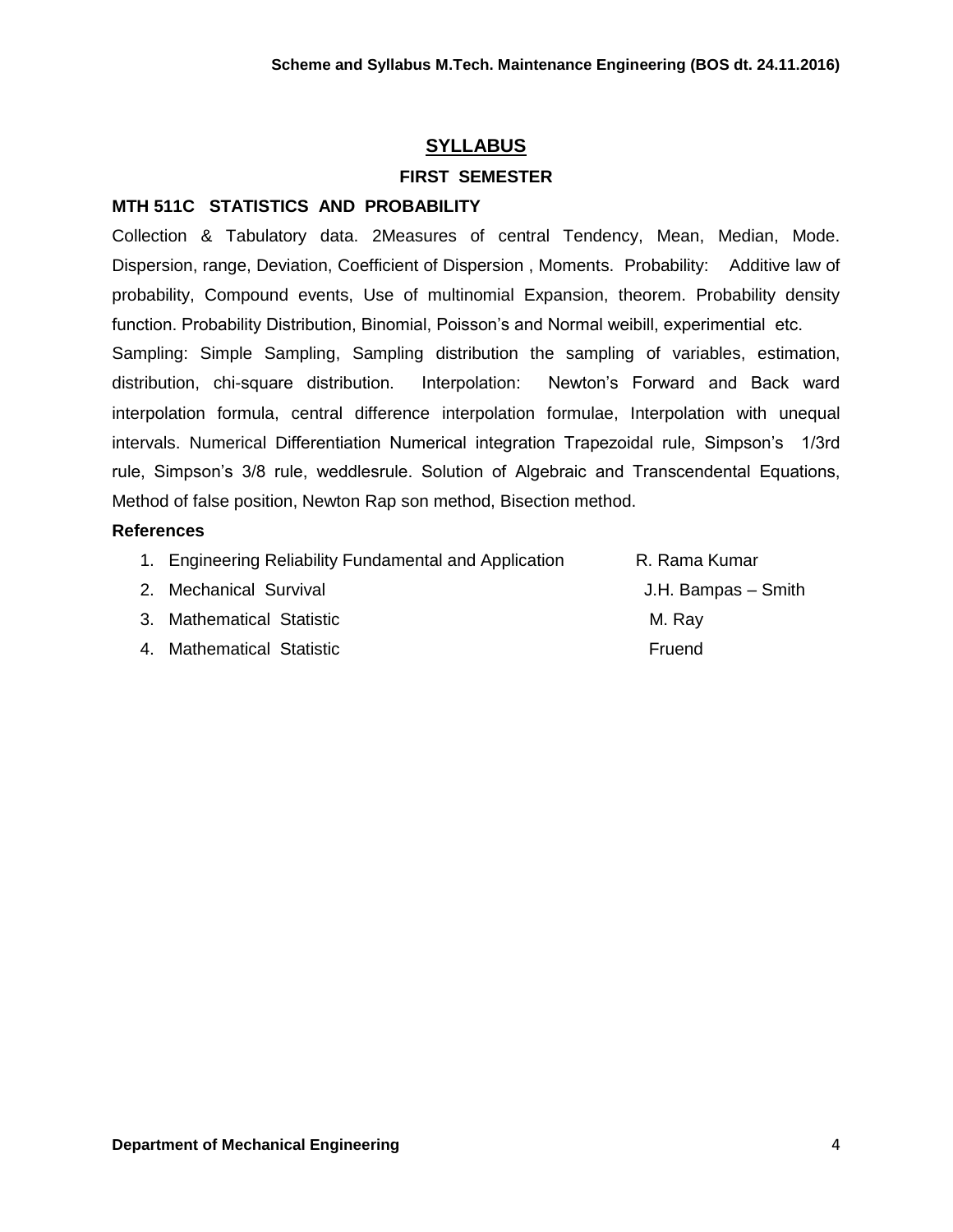#### **MT 512 MAINTENANCE MANGAEMENT –Policies, Strategies & Options.**

Introduction : Maintenance,Need of Maintenance Management, Maintenance Policies, Strategies and options in Maintenance management. Maintenance forms/actions and their inter relationships, Brief descriptions of various Maintenance actions. Maintenance Organisations: Prerequisities, factors determining effectiveness of a Maintenance organization, objectives of organization design, types of organization.

Maintenance Planning and Control: Establishing a Maintenance Plan-Preliminary considerations, Systematic method of Maintenance Plan and schedule planning and schedule of Plant shut downs

Maintenance practices on production machines- Lathe,Drilling,Milling,Welding,ShaperUse of computer in maintenance,Machine Reconditioning. Evaluation of Maintenance Management: Need for evaluation a to z objectives, criterion of evaluation. Spare Parts Management: Capacity utilization, cost reduction approach to spares, reliability and quality of spares, spare parts procurement, inventory control of spare parts.

#### **References:**

- 1. Maintenance Management Policies, Strategies and Options:July 27–29 , 2000, Lecture notes MACT, Bhopal.
- 2. Maintenance & Spare Parts Management. : P. Gopal Krishnan & A.K. Banerji
- 3. Hand Book of Reliability Engineering & Management :W. Grant Ireson and Clyde F – McGraw Hill
- 4. Maintenance Planning & Control:Anthony Kelley East West Press.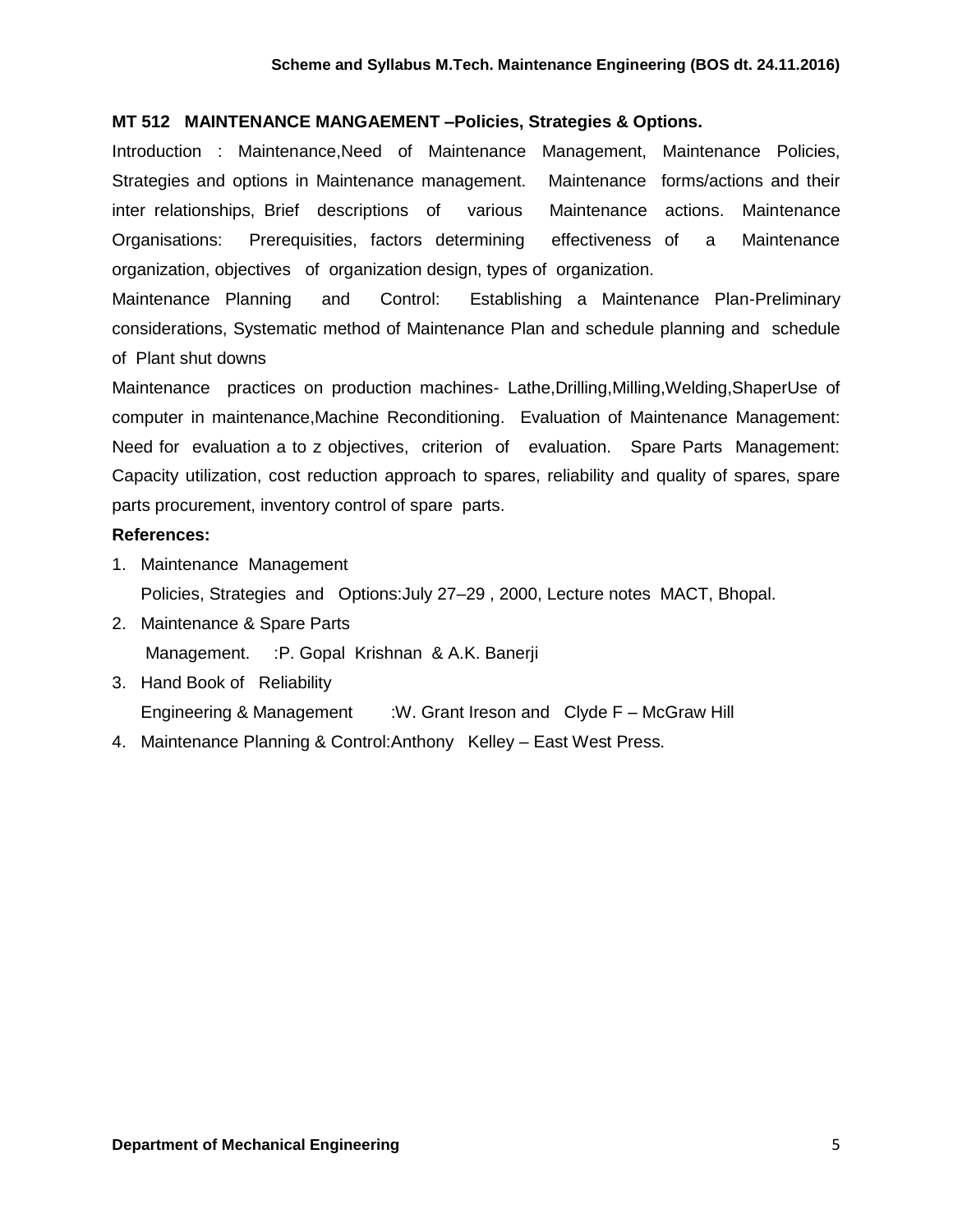# **MT513 LUBRICATION MANAGEMENT & PRACTICES**

Introduction: friction, wear and lubrication, Historical background, Purpose of lubrication, Lubrication regimes, Characteristics of lubricants - viscosity, viscosity index, oxidation stability, flash point and fire point, pour point and cloud point, carbon residue, ash content, iodine value, neutralization number, dielectric strength, Composition and classification of lubricants, Lubricating oils – oil refining, types, categories, grading, Grease - composition, function, characteristics, thickeners and additives, soap and its complexes, selection and its practices, solid lubricants, Functional additives – surface, performance enhancing, lubricant protective , Lubricants applications – tribological components and industrial machinery, Lubricants testing and test methods, Organisation and management of lubrication, lubricant storage and handling, Safety and health hazards, Environmental regulations.

#### **References:**

- 1. CRC Hand Book of Lubrication and Tribology Vol. I Vol. III CRC Press Inc.
- 2. Maintenance Engineering Handbook L.R.Higgins,
- 3. Basic Lubrication Theory **A Cameron**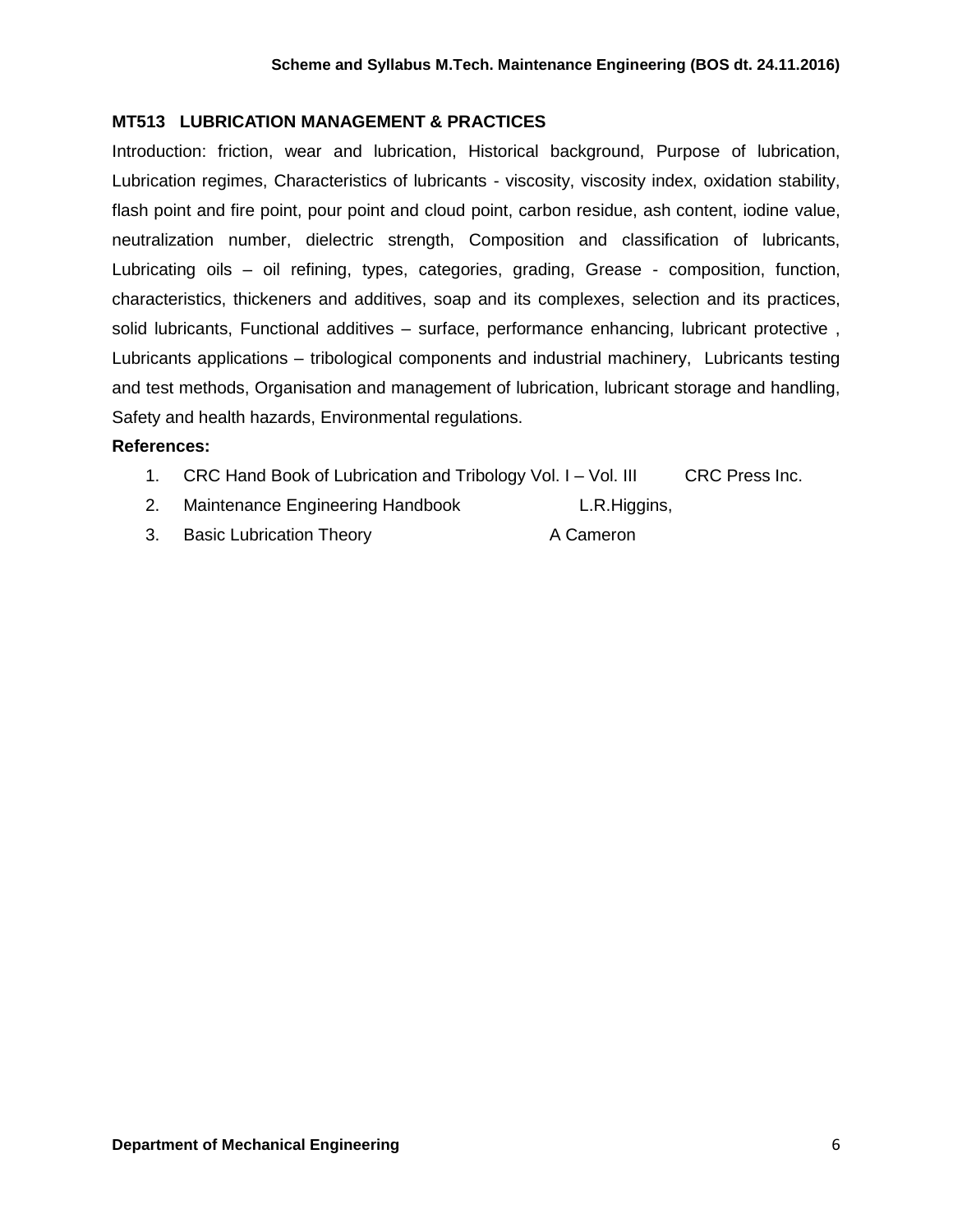## **MT514 MAITENANCE ENGINEERING LABORATORY**

Experiments in Preventive maiteneance and digonstic engineering

## **MT515 SEMINAR 1 & MINI PROJECT**

Students have to collect a International Journal paper on the topics of their interest, prepare a write up and present with suitable demonstration by software or experimental work. Evaluation will be based on relevant topic student has studied, communication skill and reporting/documenting procedure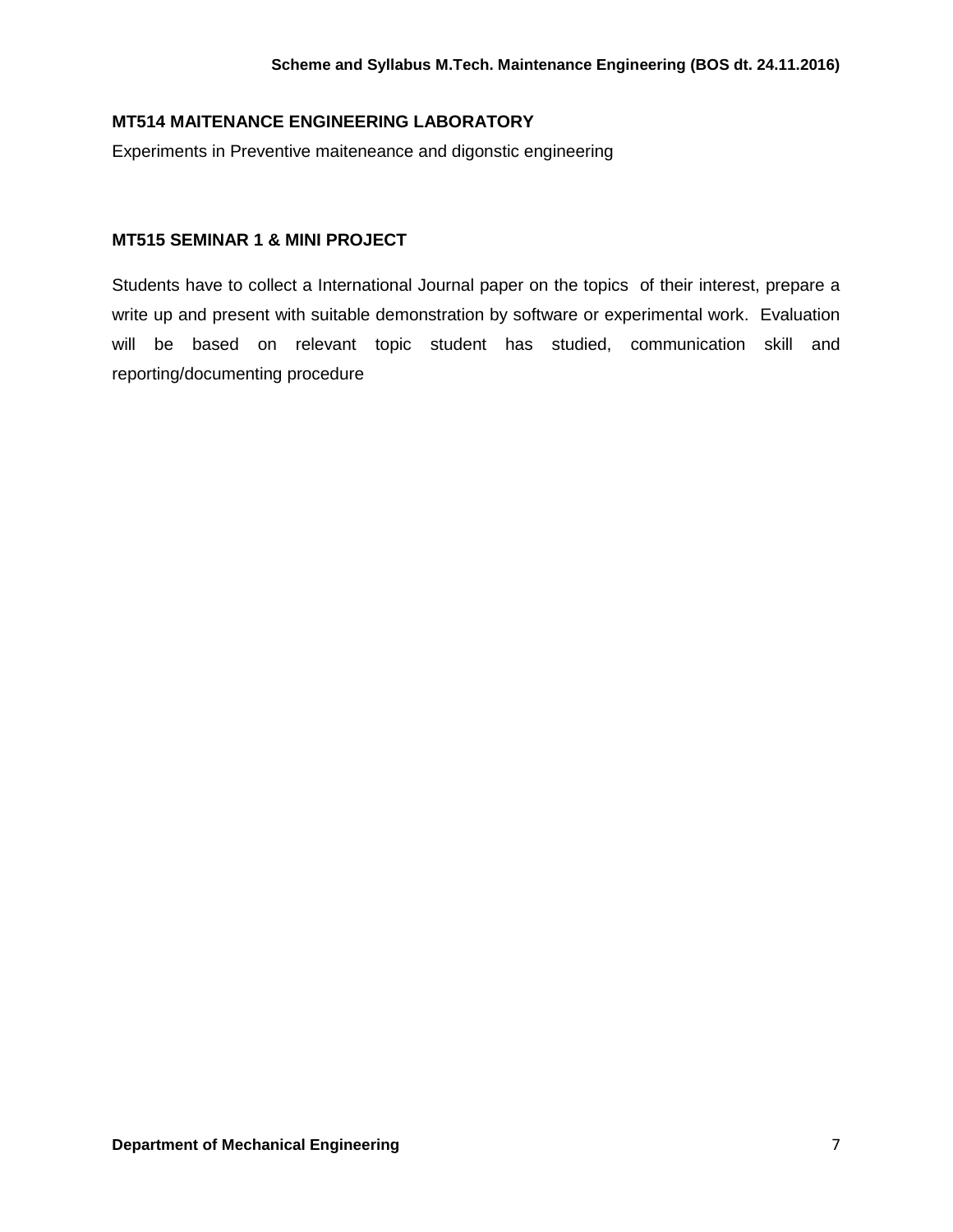#### **SECOND SEMESTER**

#### **MT521 RELIABILITY AVAILABILITY AND MAINTAINABILITY ENGINEERING**

Introduction to Reliability Availability and Maintainability (RAM), Development of RAM Engineering, Reliability Availability and Maintainability utilization factors, down time consequences.

Reliability engineering fundamentals and applications, Historical perspectives, Definition of Reliability, Role of Reliability evaluation, Reliability assessment, relationship between different Reliability functions, typical Hazard functions, Mean time to failure, Cumulative Hazard function and average failure rate,

Application of Probabilitydistribution function in Reliability evaluation combinational Aspects of Reliability, Markov models optimization of system Reliability, Heuristic Methods applied to optimal system Reliability. Maintainability :

 Definition and application of Maintainability Engineering, Factors affecting Maintainability. Maintainability design criteria,operating and down time categories, Maintainability and its qurantification, Mean time to activity restore anequipment, Mean Maintenance man houurs, Mean time for corrective and Preventive Maintenance, Replacement Policies. Availability,

types of Availability, approaches to increase equipment Availability.

#### **References:**

1. SERC School on RAM Engineering for Manufacturing servicing and Process Industries.

| 2. Reliability Engineering Fundamentals | R. Ramakumar       |
|-----------------------------------------|--------------------|
| 3. Maintainability, Availability and    | Dimitri Kececelogu |
| 4. Reliability Engineering              | Govil              |
| 5. Reliability Engineering              | Balguruswamy       |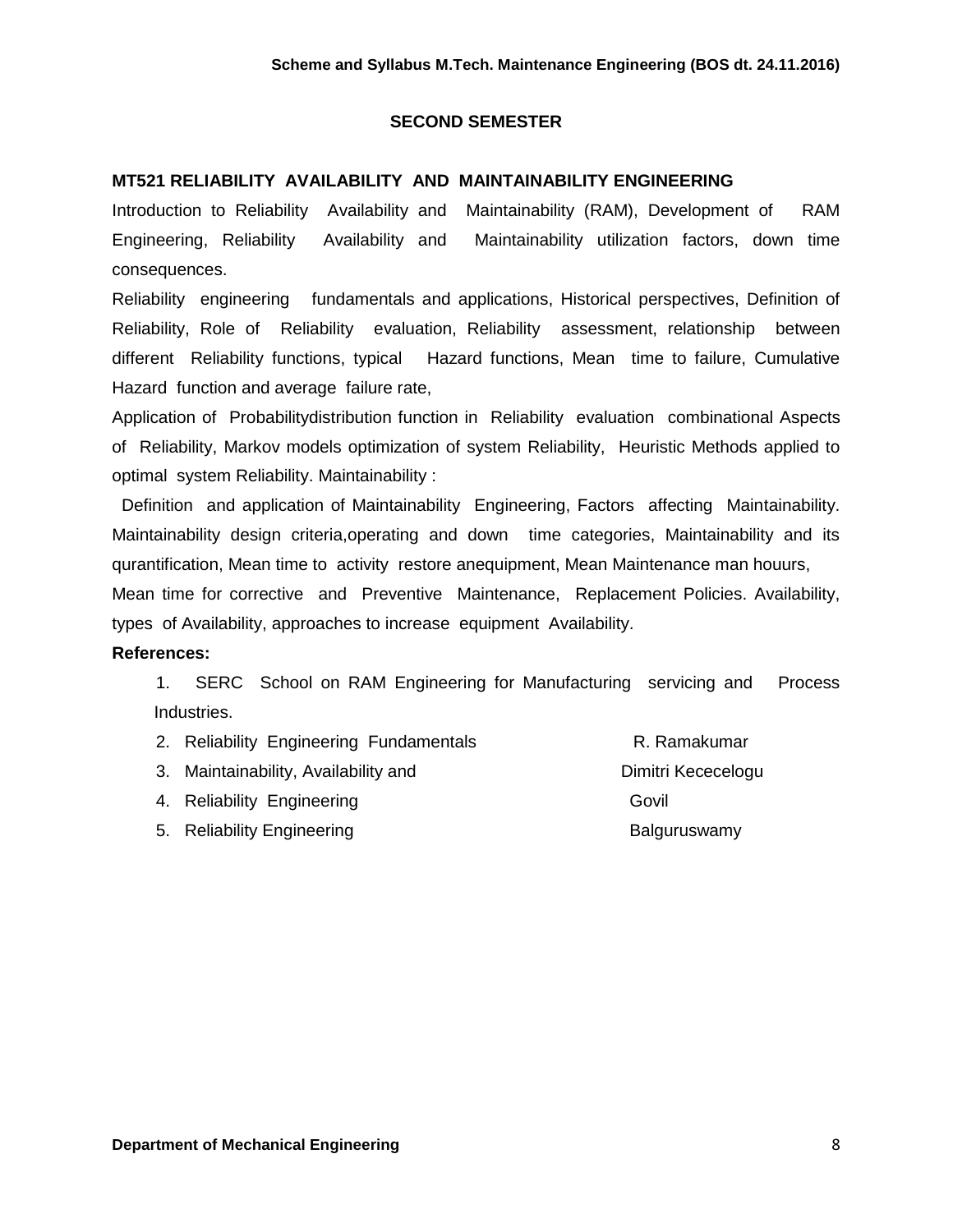## **MT522FAILURE ANALYSIS & PREVENTION**

Introduction: Engineering aspects of failure & failure analysis

Defects: Types and characteristics, Effects of defects on service properties General Procedures for Failure Analysis Basic Failure Mechanisms: Distortion Failures, Overload Failures, Fatigue Failures, Wear Failures, Corrosion Failures, Elevated Temperature Failures, Fractures.

Failure Analysis Techniques and Preventive Measures: Non Destructive Testing Techniques and Metallographic Techniques.

Component Failures: Bearings, Chain and Belt Drives, Gears, Lifting Equipments, Mechanical Fasteners,Pressure Vessel, Seals, Shafts, Springs

Failure Modes and Effect Analysis:Failure Modes, Categories of Failure Modes,Failure Effects,Sources of Information about modes and effects, failure consequences, Case Studies on failure Analysis.

## **References**

1. Metals Hand Book 9th Edition,Vol. 11,Failure Analysis and Prevention.

2. Failure of materials in Mechanical Design:Analysis,Prediction and Prevention Jacks A. Collins.

- 3. Metallurgy of Failure Analysis. The contract of the A.K. Das.
- 4. CRC Hand book of lubrication Vol.I Application and maintenance. E.R.Boosy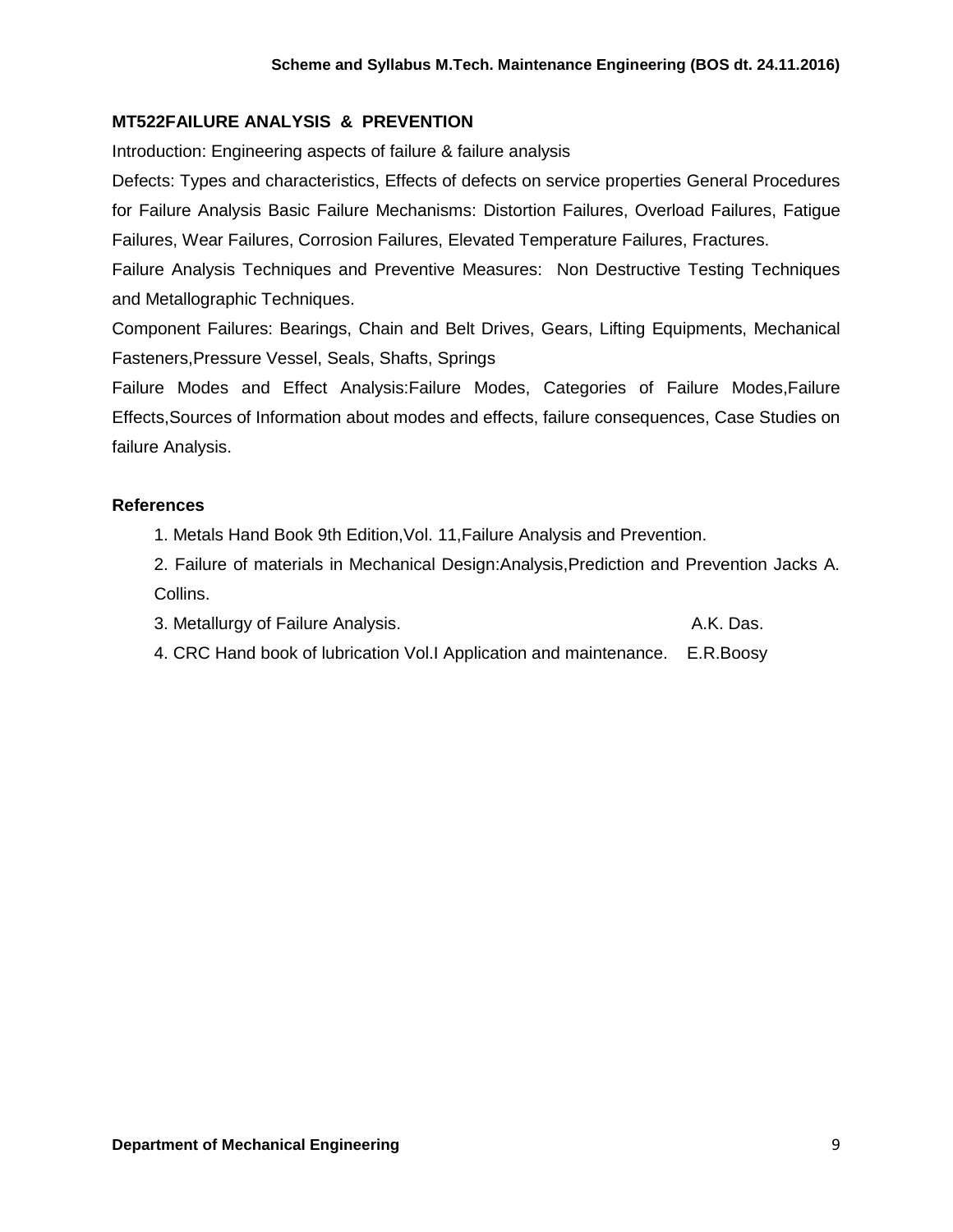#### **MT523 TPM, CBM & RCM**

Introduction: Definition concept of TPM, characteristics of TPM, Benefits of TPM, losses of TPM, implementing TPM. Philosophy of TPM. Indications of TPM.

TPM Development: Preparation phase, TPM introduction education, TPM Promotion organization, TPM policies and goods, TPM Master Plan TPM initiatives, Implementation phase; consolidation phase.

Measuring TPM effectiveness: Philosophy of setting goals Measuring TPM effectiveness Indicators topes, Plant effectiveness quelling and Energy saving Maintenance Measuring TPM Benefits.

Application of TPM in Process Industries Administrative & Support departments and other Industrial enterprises

Reliability Centred Maintenance (RCM): Introduction its place in Maintenance policies & Hierarchy aims of RCM, steps in RCM implementation, steps in RCM analysis, system selection, RCM effectiveness indicators. Maintenance informer and efficiency.

RCM tasks Proactive Maintenance, Preventive and Predictive tasks. Scheduled restoration and scheduled discard . The P-F interval and P-F curves, linear as non linear PF curves , Default actions, RCM Decision diagrams. Implementation of RCM. Condition Based Maintenance: Machine signatures, various techniques of signature analysis, temperature noise, vibration and wear particle analysis, on line and off line techniques.

#### **References**

- 1. Seichi Nakajima TPM development Productorly Press 1989. Programme
- 2. Total Productive Maintenance Vikas Bhaduri
- 3. Industrial / Maintenance & Management S.K.Shrivastava.
- 4. Introduction to TPM Total. S Nakafiurea Productivity Productive
- 

**Maintenance**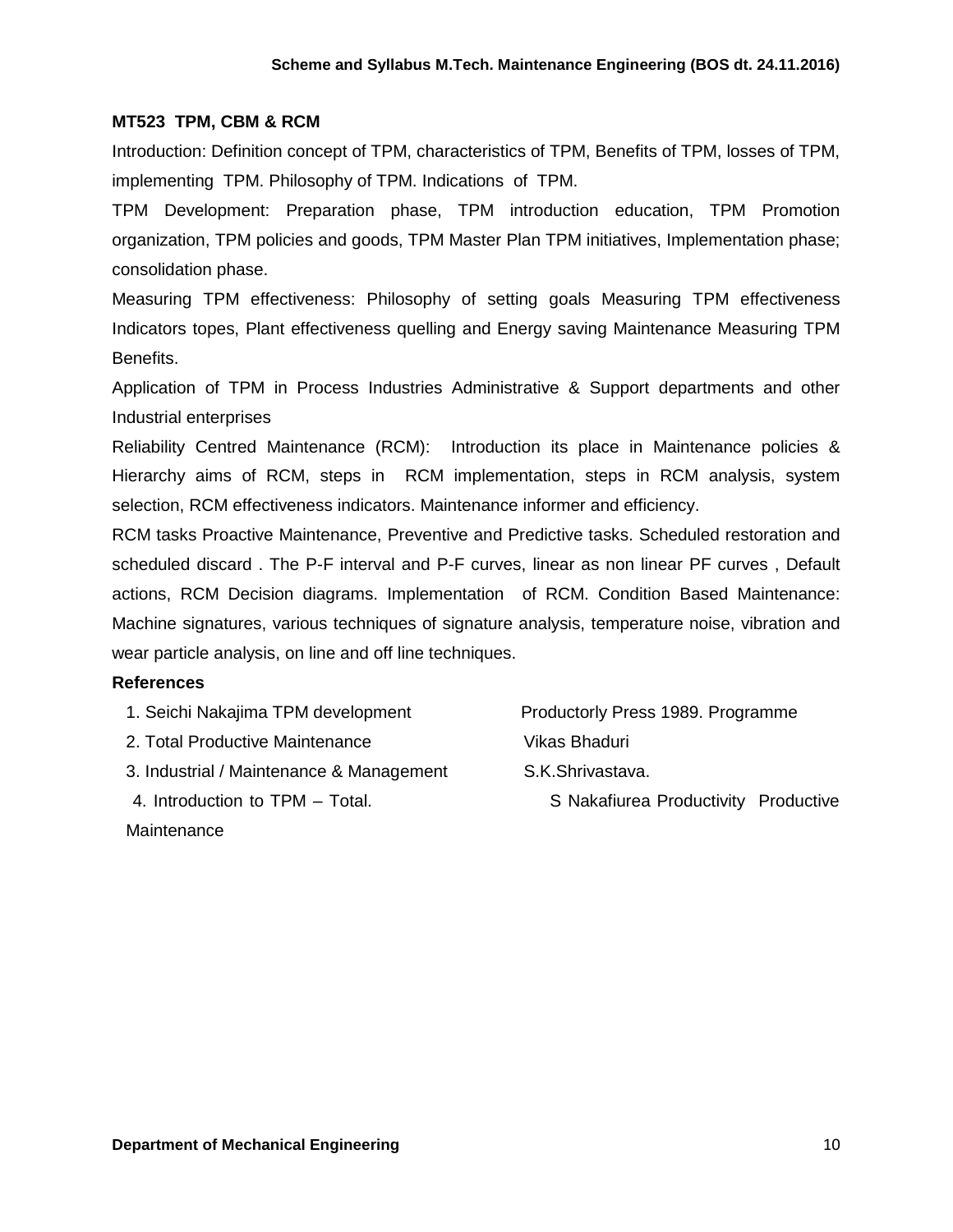## **MT524 MAINTENANCE ENGINEERING Lab-II & DIGONESTIC Lab**

Experiments in Preventive maiteneance and digonstic engineering

## **MT525 SEMINAR 2 & MINI PROJECT**

Students have to collect a International Journal paper on the topics of their interest, prepare a write up and present with suitable demonstration by software or experimental work. Evaluation will be based on relevant topic student has studied, communication skill and reporting/documenting procedure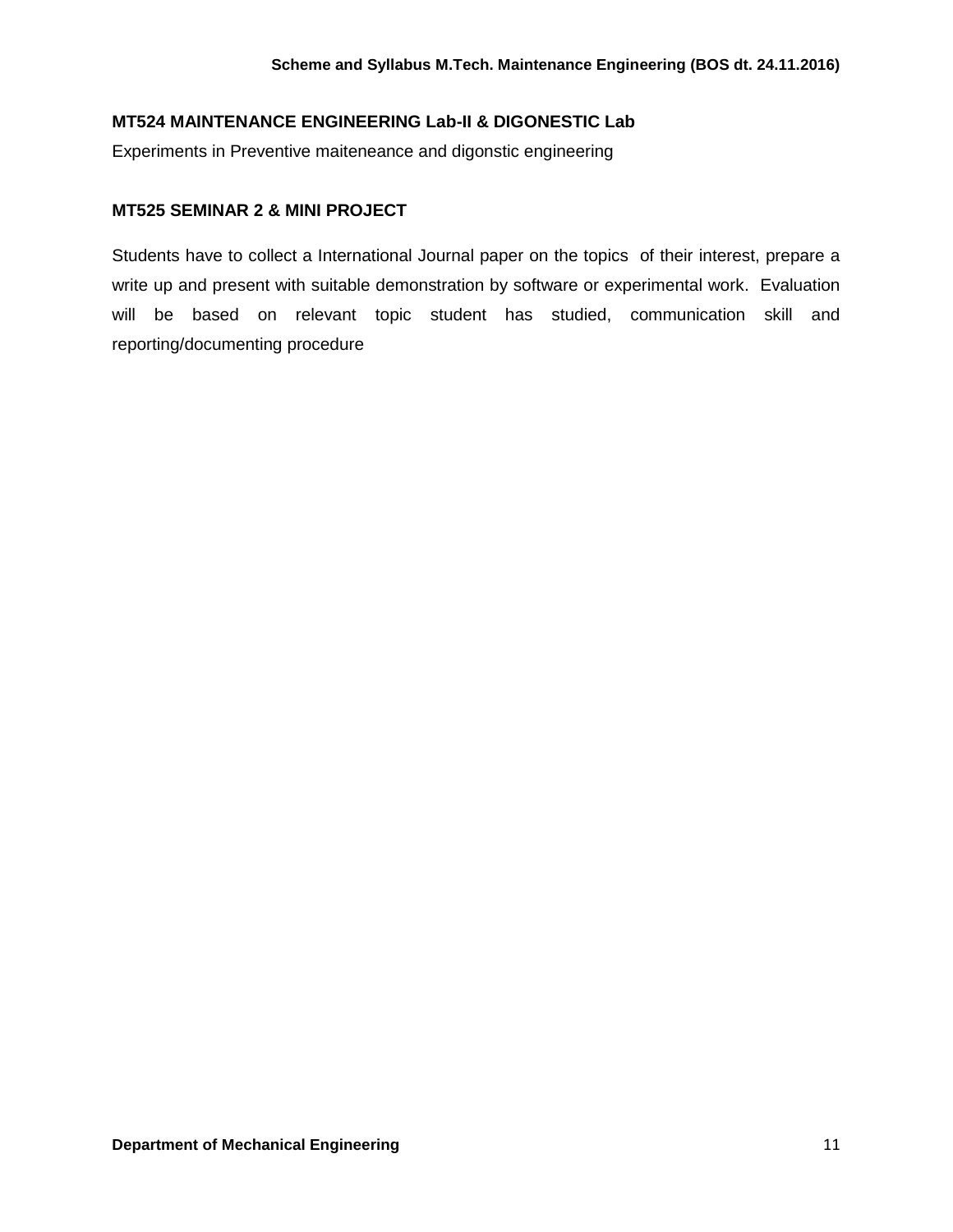## **DEPARTMENT ELECTIVES**

## **MT 531 MAINTENANCE AUDIT**

A Methodology for auditing the industrial maintenance function. The purpose and procedures of such auditing. An outline with examples of a full audit, a snapshot audit and a fingerprint audit. Information gathering strategy. Information gathering techniques: models, questionnaires, survey forms. An outline of an aide-memoire based on the audit methodology Methods of interviewing. Analysis of data: the analysis procedure, identification of problem areas, developing improved organisations and systems. Reporting: the report structure, the audit section, the proposal section. A major part of the course will be devoted to the discussion and analysis of actual audit reports. This will include use of audit data to identify problems, their causes and solutions.

## **References**

1. GIP Quality Audit Manual Milton A. Anderson

2. ISO 14000 EMS Audit Hand book Gregory P Johnson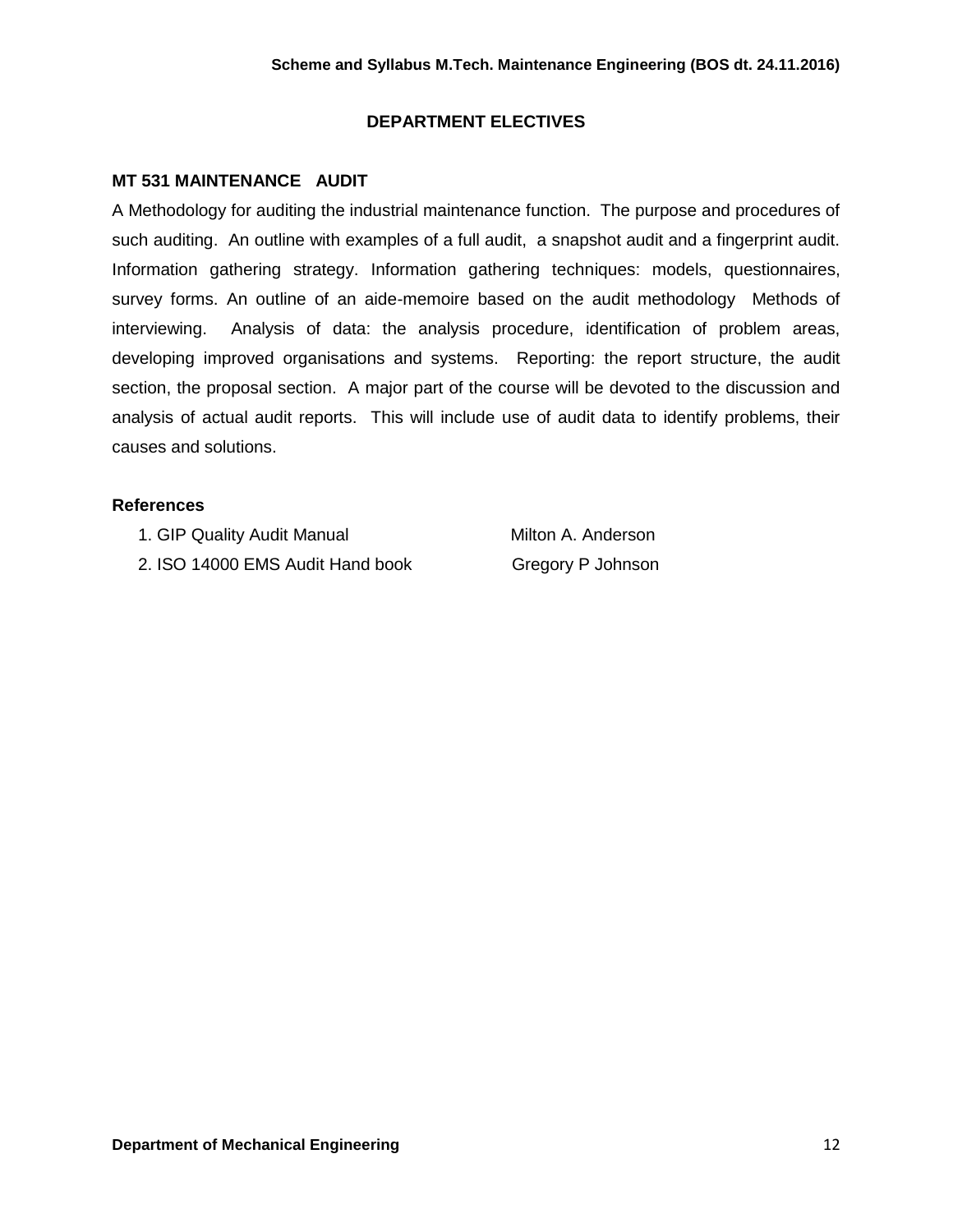## **MT 532 RISK ANALYSES AND SAFETY**

Risk management and analysis during operation. Risk analysis and management during system procurement and installation. Role of maintenance and inspection in risk management. Risk minimization through operation and maintenance feed back in design. Strategies for safety of equipment and personnel and emerging trends in design of power plants to reduce fire risk. Risk and hazards in chemical industries. Risk and safety assessment in defence equipment. Rish management in EHV transmission systems. Risk man & Risk management in steel cord conveyors.

#### **References**

| 1. Risk Analysis and Security Survey                 | John F. Border |
|------------------------------------------------------|----------------|
| 2. Fundamentals of Risk Analysis and Risk Management | Vlasta Molar   |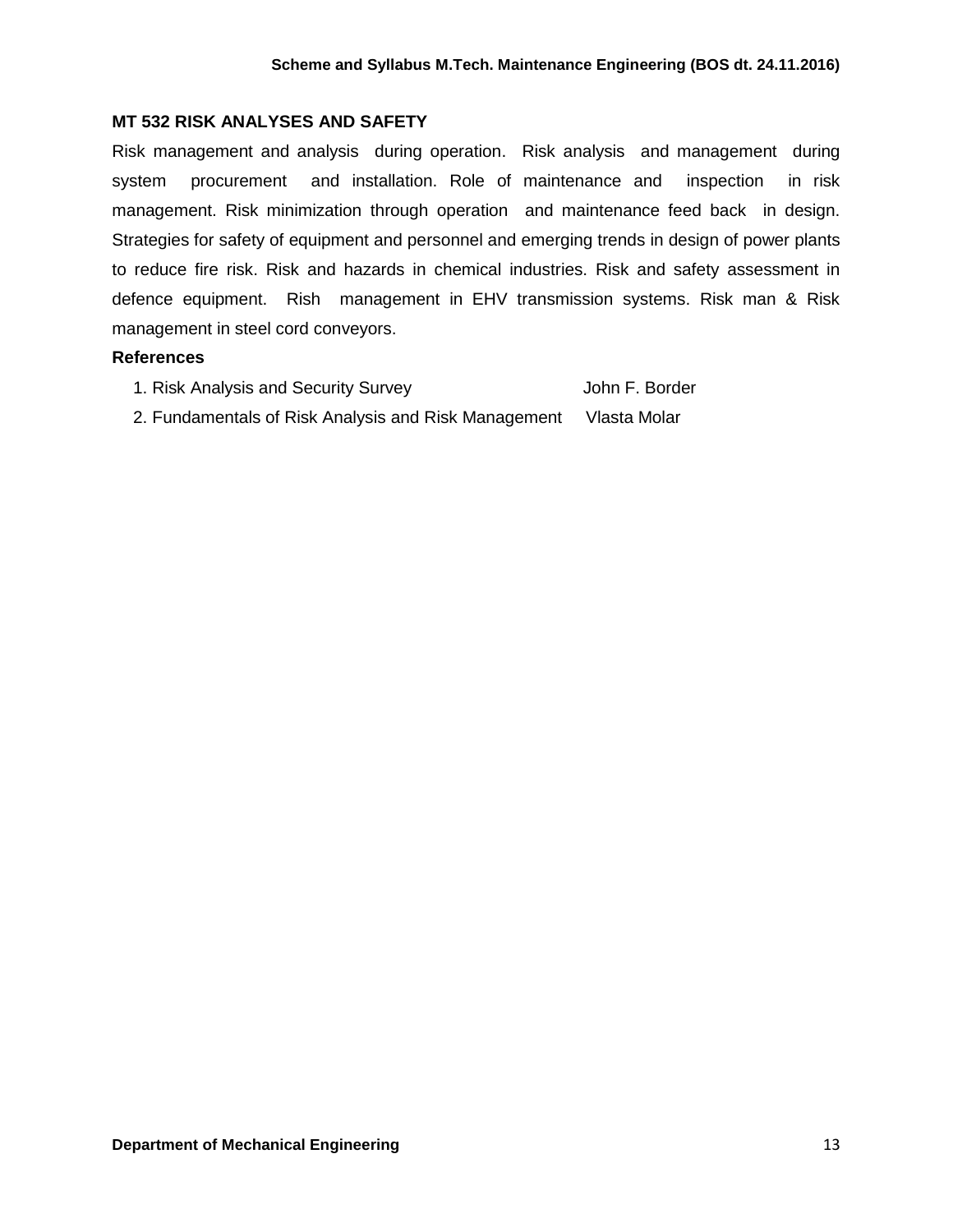## **MT533 CONCURRENT ENGINEERING**

Introduction to Concurrent Engineering, Fundamentals of CE, Need and basic principles of CE, Benefits of implementation of CE, Introduction to various integrating mechanisms, forming of CE team. Teamwork: Interfacing of manufacturing and design, selection of key techniques and methodologies, selection of CE tools.

Quality by design: Quality Function Deployment methodology, Taguchi methods of robust design, Design for manufacturability: Virtual manufacturing, , Introduction to Value Engineering, Value Engineering analysis and techniques, Design for assembly : Introduction to various DFA technologies.

Rapid Prototyping: Need and use of RP, various RP technologies, Design for Reliability: Reliability fundamentals and design for reliability principles, Design for Serviceability: Factors affecting serviceability, serviceability evaluation, Design for Maintainability and Economics.

#### **References**

1. Concurrent Engineering, shortening lead times, raising quality & lowering costs

John. R. Hartley, Susmu Okamato.

2. Total quality development, a step by step guide to world class concurrent engineering Don Clausing,

 3. Concurrent engineering, what every engineer should know about series Thomas A. **Salomone**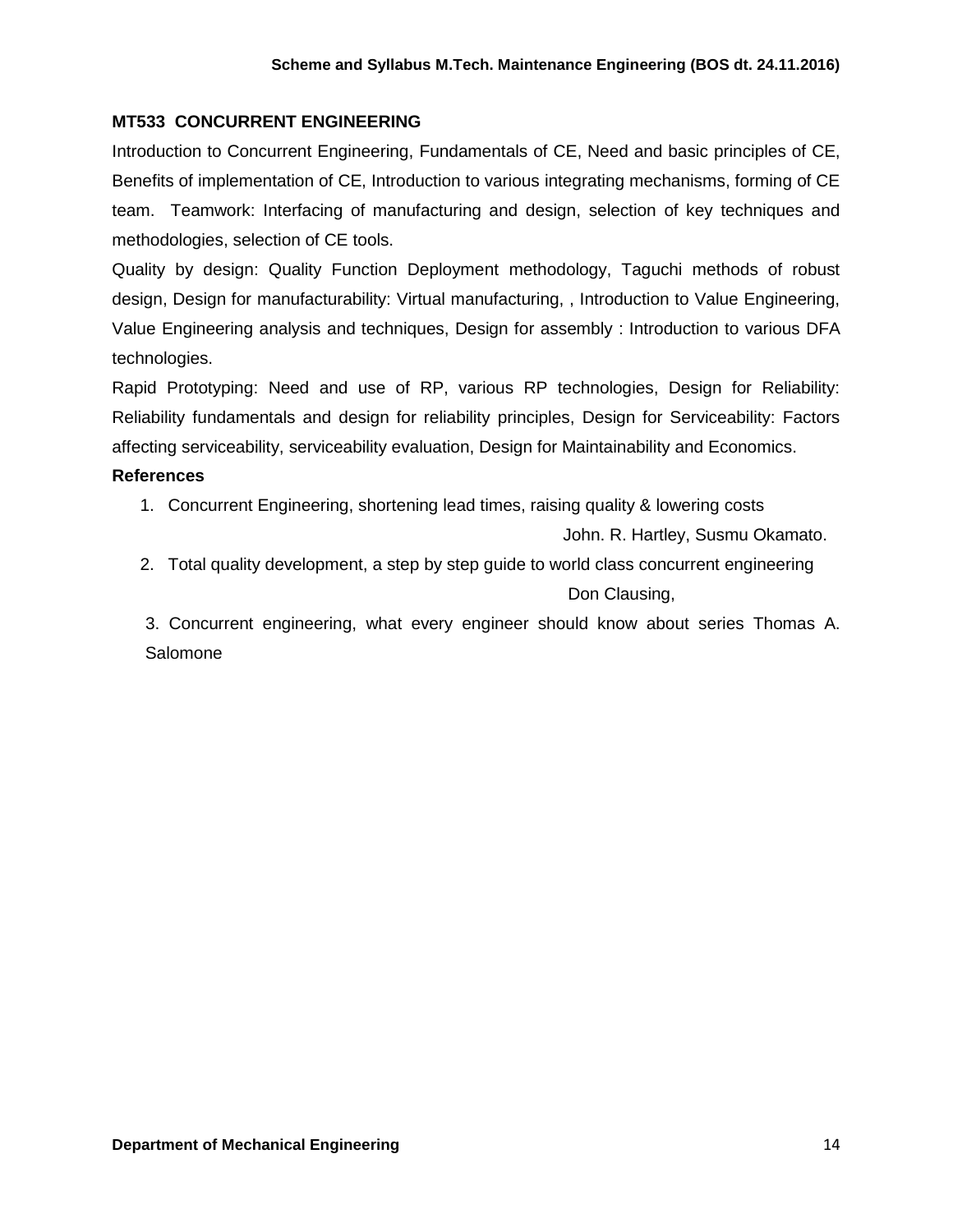## **MT 534 MAINTENANCE AWARENESS IN DESIGN**

Design activity: design modules, what makes for good design, design levels. Systems engineering. M+R parameters that can be usefully used in design. Design reviews. Design evaluation. Creative design. Design detail. Design contractual agreements. Decision analysis. Ergonomic considerations. Industrial case studies.

#### **References**

1. Parking Structures Planning ,Design ,Construction, Maintenance and Repair A.P.Chrest,Mary S. Smith

2. Asset Maintenance ManagementAguide to developing strategy and improving performance A.Wilson

## **MT 535 MAINTENANCE OF AGRICULTURAL AND EARTH MOVING MACHINERY**

Maintenance scheduling, predictive and preventive maintenance, machine health monitoring systems, spare parts – inventory and maintenance.

Fault diagnosis, rectification servicing and repairs of various components/systems of agricultural equipments and earth moving machinery, fault diagnosis and manuals.

Special problems associated with heavy earth moving equipments and their solutions. Planning and design.

#### **References**

1.Hand book of Maintenance: Lindley R. Higgins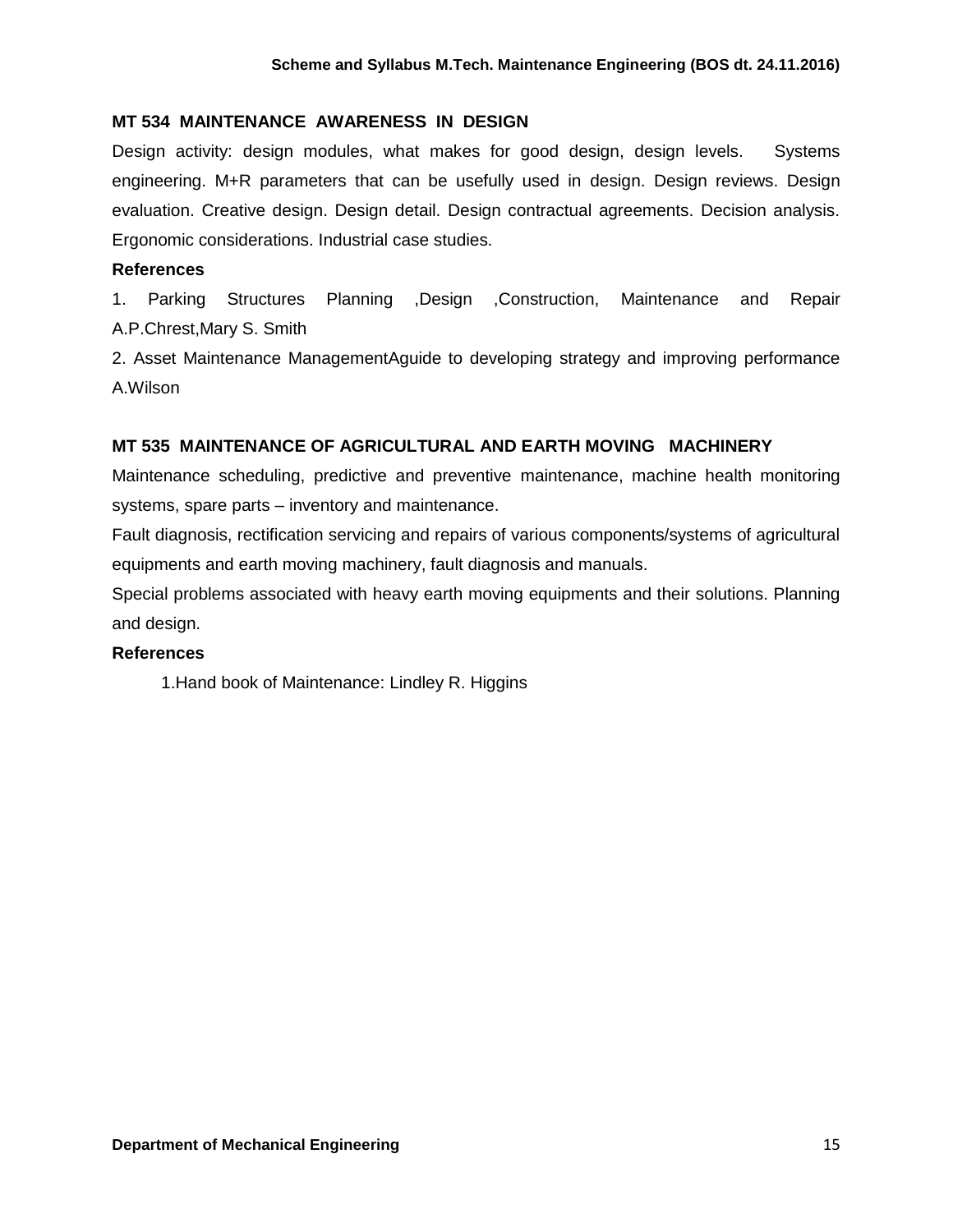## **MT 536 BULK SOLIDS AND HANDLING**

Nature of Bulk Solids, Flow of bulk solids – gases/solid flow in pipelines, Mechanical Handling – Screw Conveying, Belt Conveying, Bucket Elevators, Vibratory Conveyors, Components of Pheumatic Conveying Systems – Feeding devices, Pipiline, Engaging and Disengaging, Devices, Pneumatic Conveying System Design, Operational Problems, -- Erosive wear, Product Degradation, Moisture.

## **References:**

- 1. HandBook of Pneumatic Conveying Vol. 1 D.Mills,Mark G.Jones,V.Agarwal
- 2. A Practical Guide to Pneumatic Conveying Problems V.Agarwal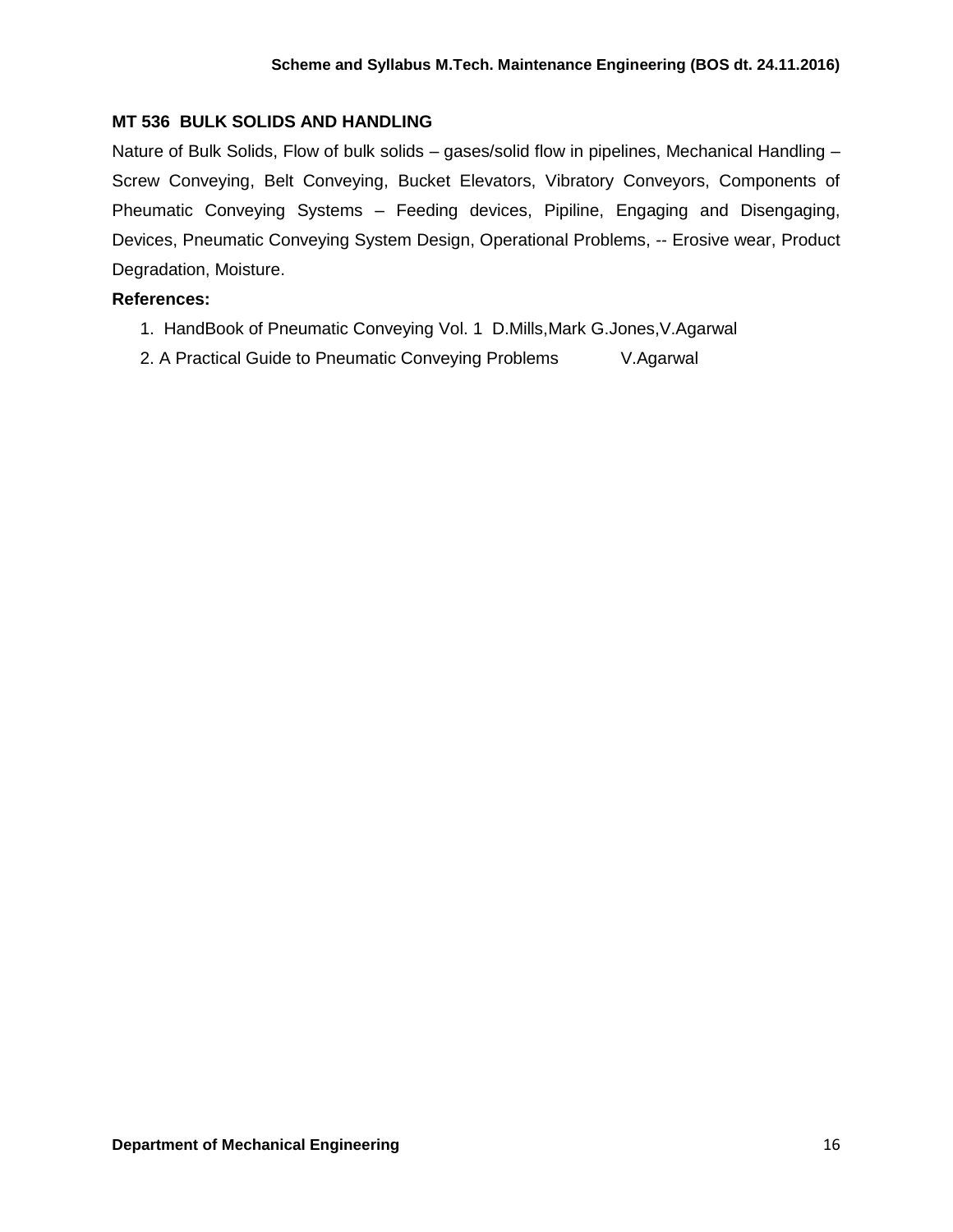## **MT537 MAINTENANCE OF ELECTRICAL MACHINES**

Principals and planning of maintenance, heating and ventilation of electrical machines, mechanical features of electric motors, lubrication system, possible faults, their causes and repairs in A.C. single phase induction motors and D.C. motors, transformers, installation and commissioning of transmission lines and distribution lines, under ground cables, switch gears, house installation maintenance, importance of earthing, its testing and maintenance, fire fighting equipments, batteries.

#### **References**

 1. Parameter Estimation,Condition Monitoring and Diagonosis of Electrical Machines P.Vas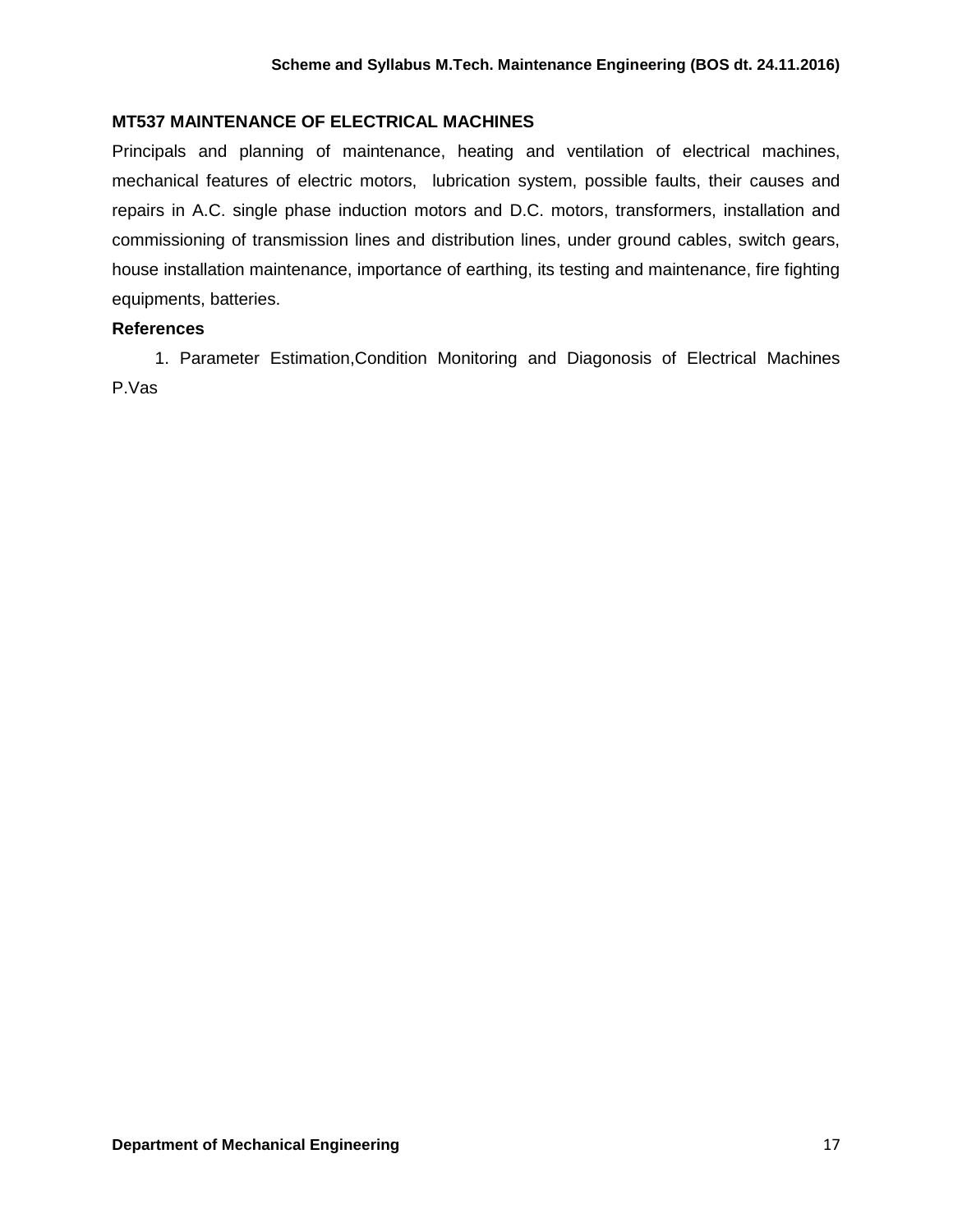## **MT538 MAINTENANCE OF POWER PLANT MACHINERY**

Introduction to various systems of power plant e.g., boilers, fuel and ash handling equipments, steam turbine, condenser and feed heaters etc. Operation and maintenance of piping, plant, stokers, oil burners. Boiler tube corrosionand its prevention, maintenance of furnace and boiler accessories and mountings. Emergency actions, Boiler regulation/ inspection. Boiler operations and safety precautions.

Operation and maintenance of coal handling, oil handling and ash handling plants. Predictive and preventive maintenance of steam turbine and its components. Erosion of blades and its prevention.

Lubrication of bearings, valves etc. Steam path deposits, vibration monitoring, performance monitoring. Planned overhauls, general purpose steam turbine maintenance and repair, maintenance overview. Maintenance scheduling methods of detection of leaking and its prevention in the condensers, Condenser fault systems and its causes. On load and off load cleaning of condenser tubes, Maintenance scheduling of cooling water plants, cooling towers etc.

#### **References**

- 1. Plant Service and Operation Handbook A.L. Kohan
- 2. Practical Machinery Management for **H.P. Bloch & F.K. Geitner**
- 3. Maintenance Engineering hand Book Lindley & Higgins
- 4. Steam turbine -Operation & Maintenance Kearton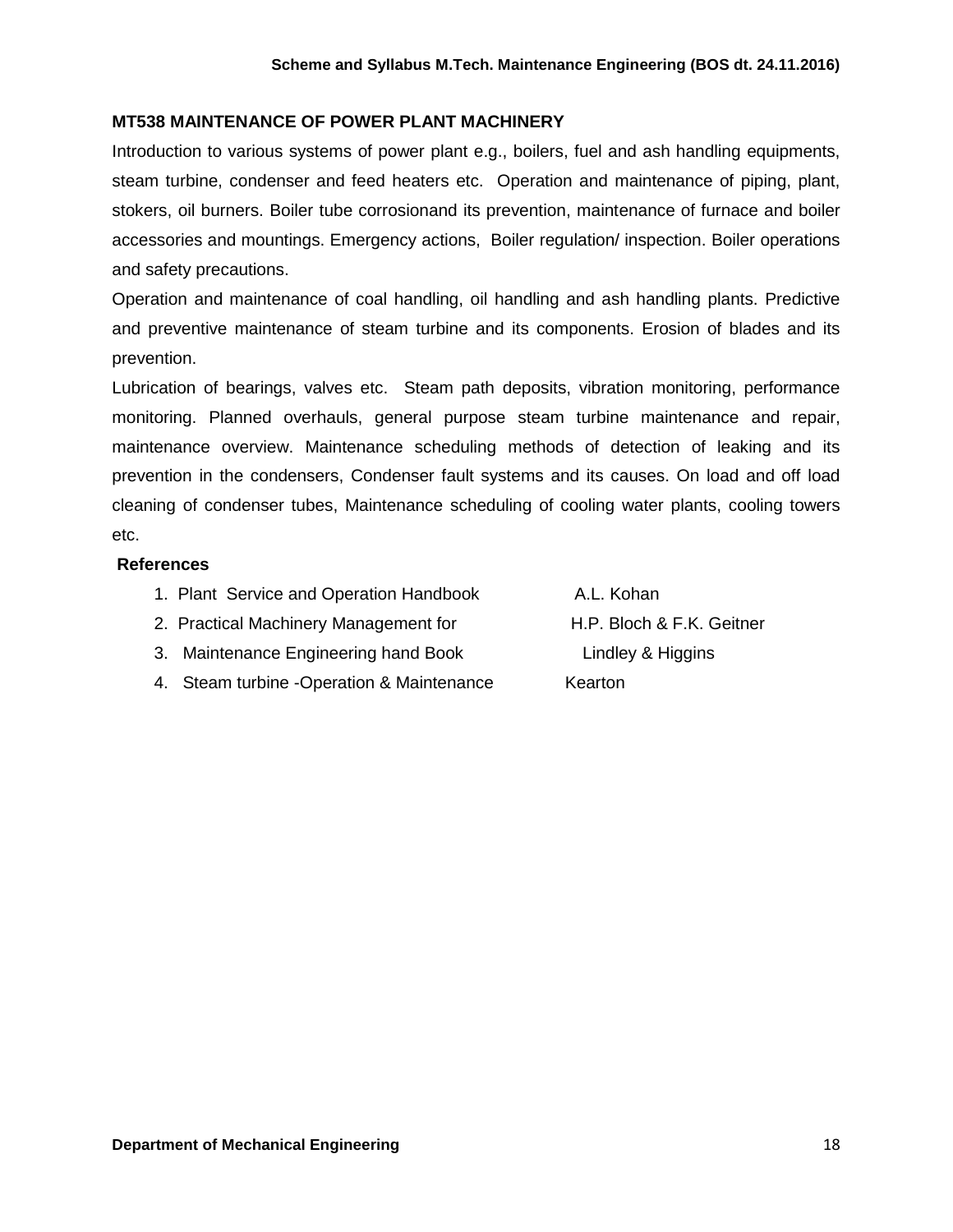## **MT539 MAINTENANCE OF TRANSPORT MACHINERY**

Introduction and classification – Passenger vehicles, heavy load carriers, moderate capacity vehicles. Light motor vehicles.

Fault diagnosis, rectification, servicing and repair of various components/system of transport vehicles e.g. engine fuels system lubrication, transmission, supervision and electrical system, fault diagnosis charts and service manuals. Maintenance scheduling predictive and preventive maintenance, machinery health monitoring systems, spare parts, inventory and maintenance, Social problems connected with public transport system.

#### **Reference**

- 1. Journal of Institute of Rail Transport : Institute of Rail Transport (India)
- 2. Handbook of National Accounting Tackling Transport :H.TrischlerS.Zeilinger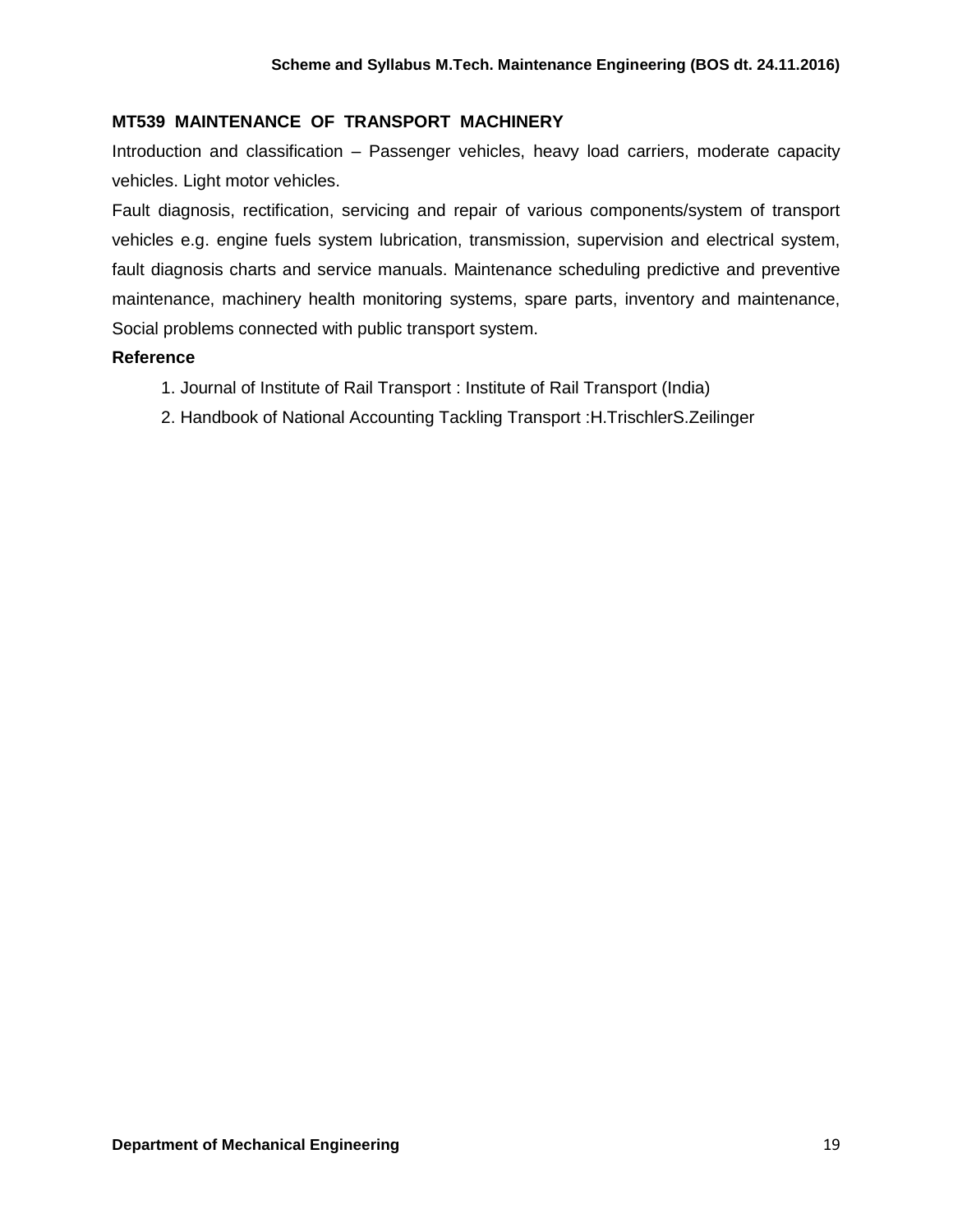#### **MT541 MECHATRONICS AND NDT IN MAINTENANCE ENGINEERING**

Introduction, Mechatronic systems, closed and open loop measurement systems, The Mechatronics approach, Sensors microprocessors and transducers, displacement, position and proximity pickups. Mechanical and Electrical activation systems.

Measurement Systems: Measurement errors, modelling measurement systems, system Reliability, signal conditioning & processing, Data acquisition and processing systems, Data presentation.

Applied Instrumentation : Measurement of mechanical and process parameters. Measurement of force, torque, temperature, pressure and flow. Measurement of displacement velocity and acceleration. Measurement of noise and vibration.

Non Destructive Testing: Visual inspection, crack detection techniques like magnetic crack detection, dye peneterant, radio graphy, oil analysis, wear particle analysis, strain gauge technology, ultra sonic crack detection, Thermography.

Machine Health Monitoring: Signature analysis and their significance, machine signatures, temperature, vibration, wear particle and noise monitoring, acceptable standards, online and offline techniques, performance trending, potential failure (Pf) curves.

#### **References**

| 1. Handbook of Condition Monitoring | <b>BKN Rao</b>          |
|-------------------------------------|-------------------------|
| 2. Non-Destructive Examination      | K.G. Bowing             |
| 3. Non-Destructive Testing          | R. Halmshaw             |
| 4. Mechatronics                     | W. Bolton               |
| 5 Mechanical Measurements           | TG Reckwith RD Marangon |

5. Mechanical Measurements T.G. Beckwith, , R.D. Marangoni and J.H. Lienhard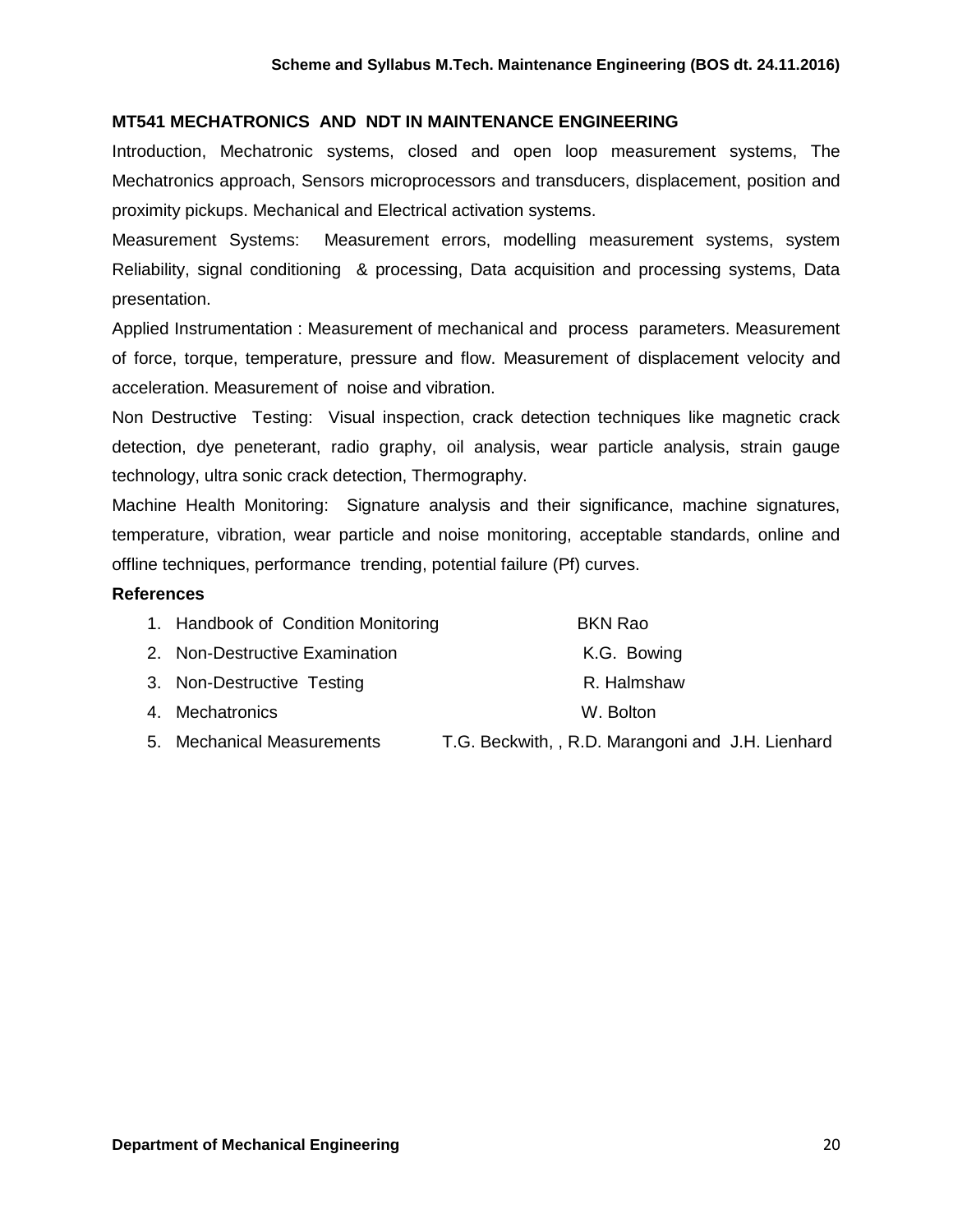# **MT542 MAINTENANCE OF CNC MACHINES**

Introduction to DNC,FMS,CNC systems, failure in CNC systems, causes diagnosis and remedies. Failure in hydraulic systems, monitoring strategies, fluid contaminent monitoring techniques, particle characterization, Iubricant analysis, operational parameters.

Electropneumatic systems – advantages of electropneumatic systems, valve failure, diagnostic displays. Introduction to Robotics, Maintenance of Robots. Black – out Industries.

## **References**

- 1. Handbook of condition monitoring BKN Rao
	-
- 2. Maintenance Engg. Handbook Lindley R.Higgins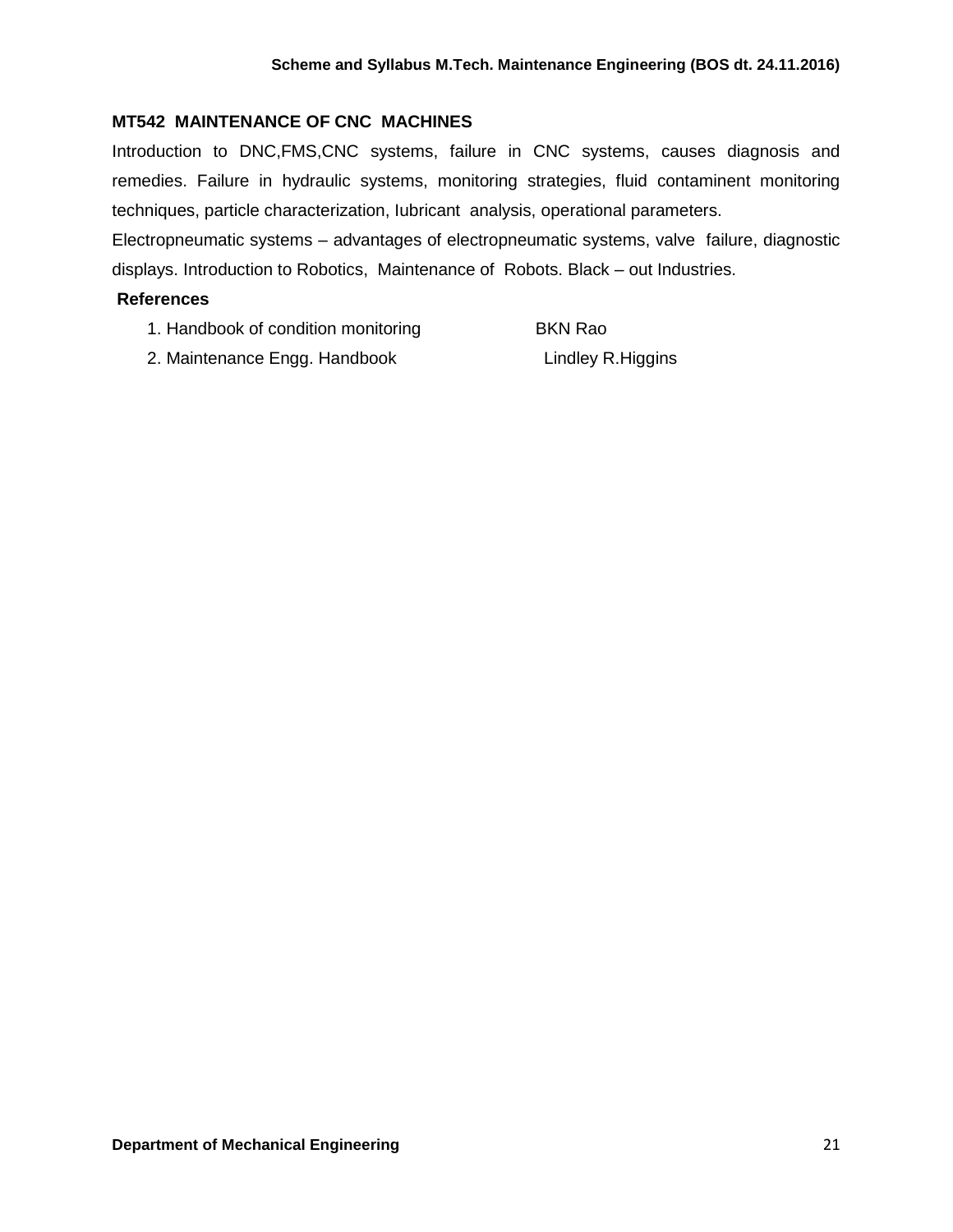## **MT 543 RESTORATION REPAIRS & RETROFITTING**

Restoration: . Scheduled restoration and scheduled discard tasks. . Restoration techniques for industrial equipments: Gear transmissions, key fittings, splines fitting, coupling & clutches, lead screw & nut, belt , chain & sprocket wheels, bush bearing ball & roller bearings their shank & housings. . Restoration of parts by welding metallisation, chromium plating,maintainability for given restoration time with weibull times to restore distribution, time to restore for given maintainability with a weibull time to restore distribution,steady state mean times to actively restore, repair and /or replace components in an equipment,equipment restoration time, efficiency & consistency.

Repair: Repair cycle, repair complexity, Assembly & dessembly of machine& omponents, repair of cracks, reclamation of worn & damaged parts, economics of reconditioning, reconditioning Vs replacements. Repair of Industrial equipments: Machine spindle, Hydraulic machines, tailstock, three jaw chucks, repair of cracks in C.I. Body , special features of the repair of cranes, hammers power press.

Retrofitting: Retrofitting, objectives, classification of retrofitting, scope of retrofitting, Cost effectiveness through retrofitting (economical aspects), circumstances leading to retrofitting, features &selection for retrofitting.

#### **References**

| H.P.Garg                                                                                                                                                                         |
|----------------------------------------------------------------------------------------------------------------------------------------------------------------------------------|
| Lindley R Higgins                                                                                                                                                                |
| John moubray                                                                                                                                                                     |
| Dimitri Kececioglu                                                                                                                                                               |
| 1. Industrial maintenance<br>2. Maintenance engineering hand book<br>3. Reliability centered maintenance<br>4. Maintainability, availability & operational readiness engineering |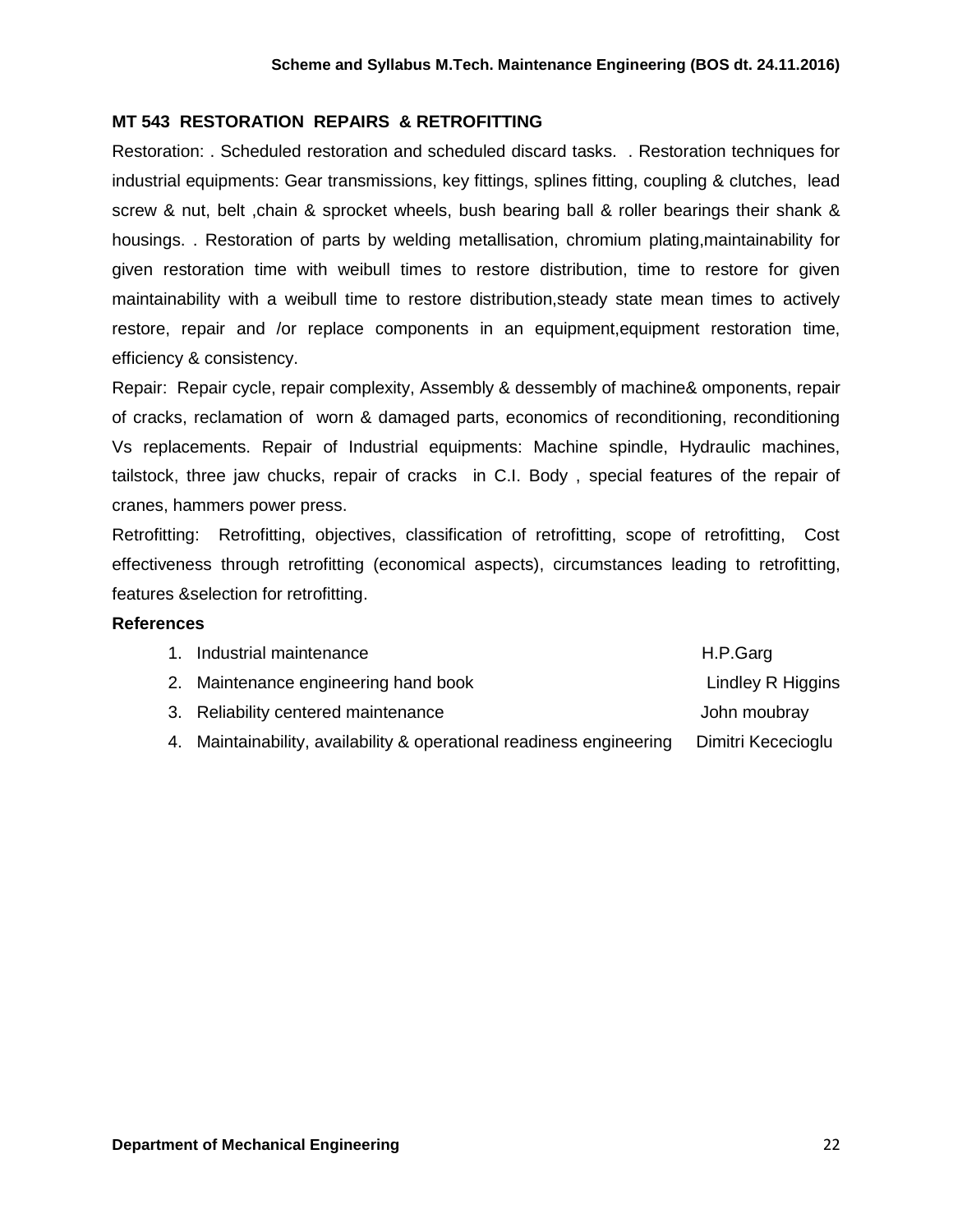## **MT 544 MACHINERY VIBRATION MONITORING ANALYSIS**

Vibration of Rotating Machinery. Machine Faults And Frequency Range Of Symptoms. Localised and Distributed Faults. Impact Excited Resonance. Vibration Level Classification. ISO Standards. Peak and RMS Levels. Constant Percentage Bandwidth Spectra. Use of Phase. Cepstral Analysis. Envelope Detection. Time Domain Averaging.Rolling Element Bearings. Rotor Dynamics.Orbit Analysis. Static And Dynamic Balancing. Gearbox Vibration. Induction Motors. Reciprocating Engines and Compressors.

#### **References:**

- 1.Machinery Vibration –Measurement and Analysis W. Victor
- 2. Rotating Machinery Vibration Machinery Vibration Maurice L.Adams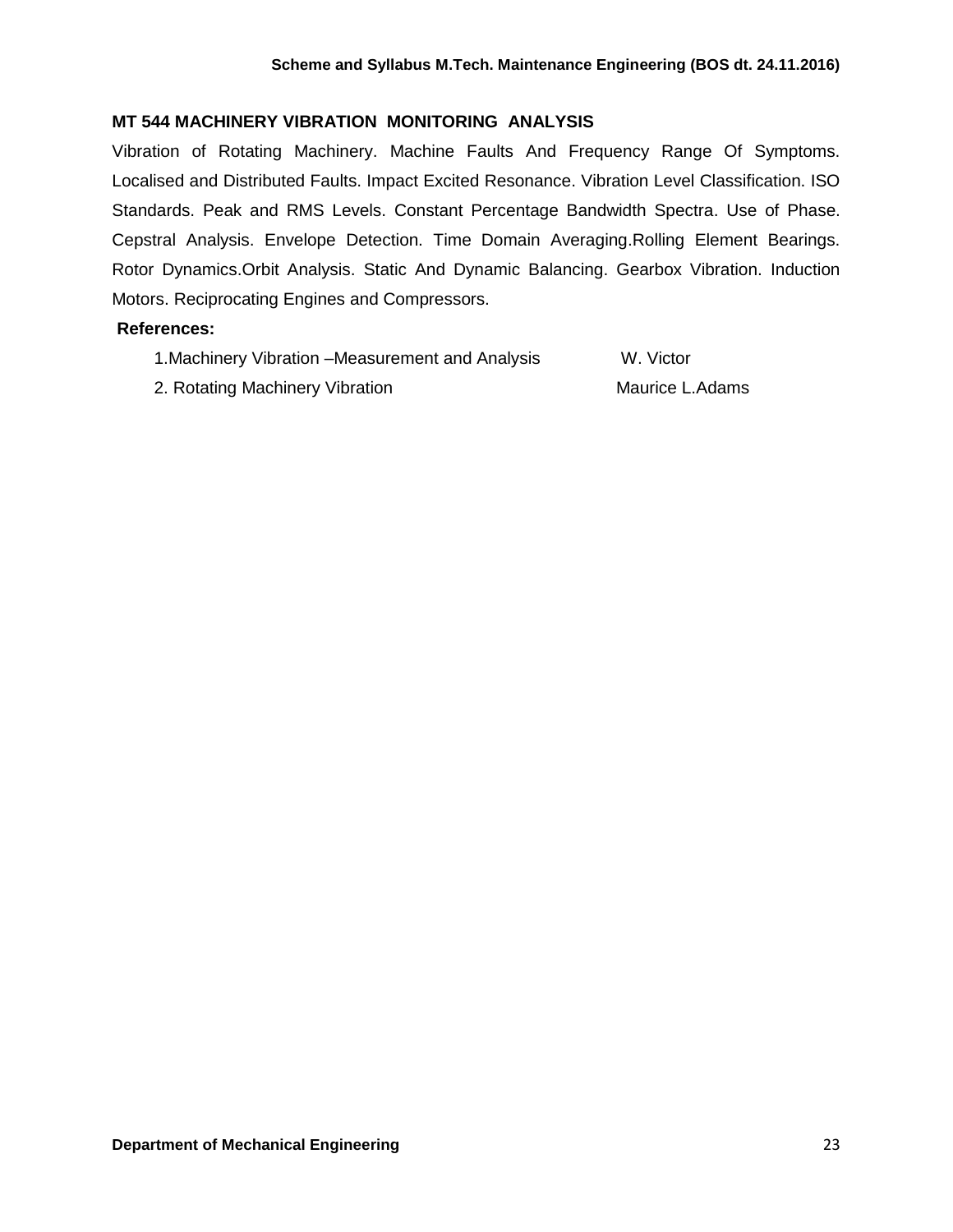## **MT 545 MAINTENANCE OF CHEMICAL PLANT MACHINERY**

Maintenance scheduling, predictive and preventive maintenance, machine health monitoring systems, spare parts – inventory and maintenance.

Corrosion and corrosion problems in process equipments such as piping, pressure vessels, heat exchangers, process towers, chimneys, boilers etc. Corrosion and erosion control. Maintenance problems associated with moving machinery such as blowers, pumps, gear drives, conveyors, electrical machines etc. And their rectification identification of special problems with different chemical plants and their solution.

#### **Reference Books:**

1. Fault Diagnosis in Complex Chemical Plants J.C.Hoskins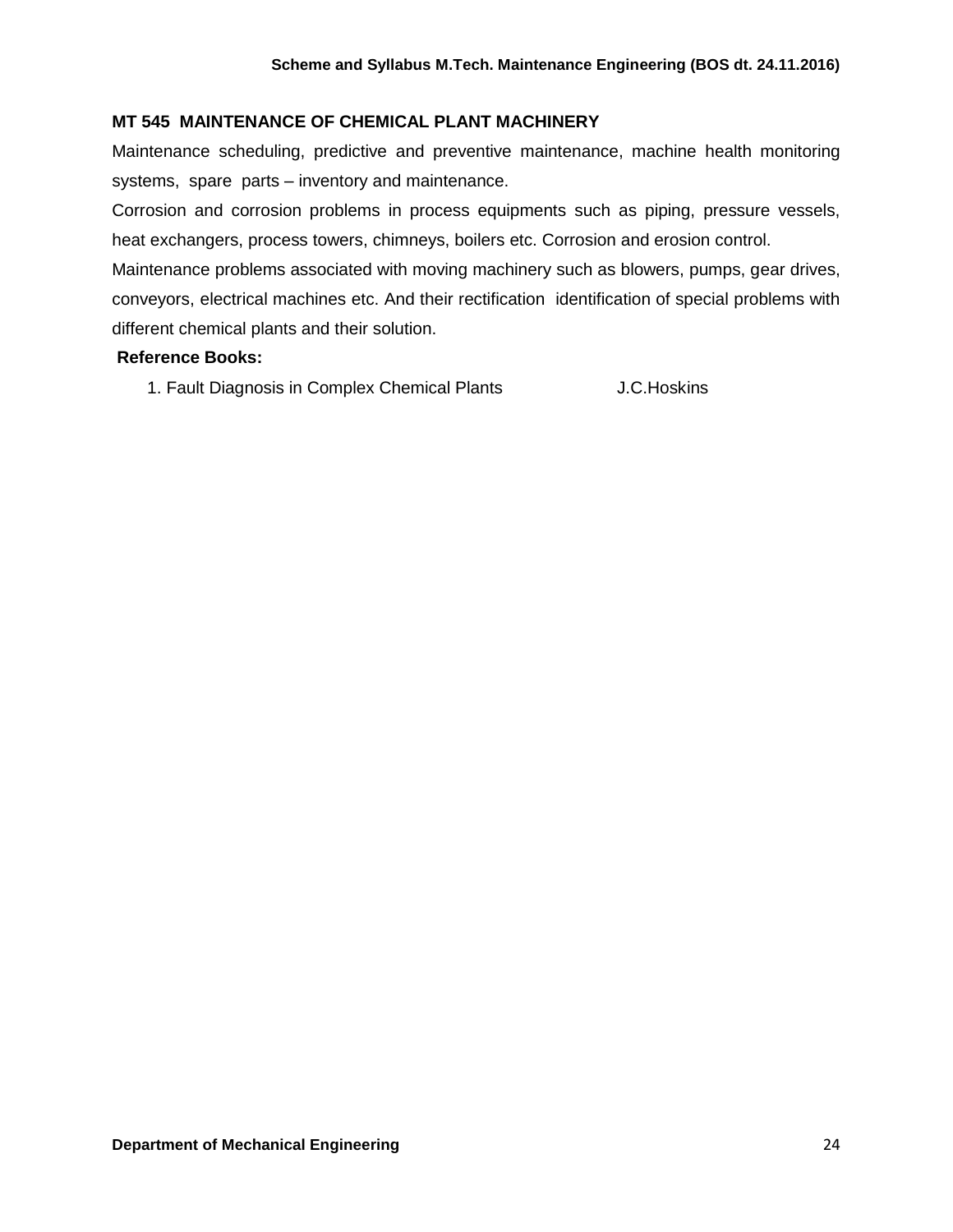## **OPEN ELECTIVES**

#### **MT551 THEORY OF TRIBOLOGY ELEMENTS**

Introduction to Tribology: Theoretical Back ground , engineering surface, laws of friction, sliding & rolling, dry and lubricated riction, lubricated friction.Wear, its types, abrasive, adhesive, corrosive, erosive, fretting, fatigue & cavitation wear, practical examples, wearreduction measures, prevention of wear, Lubrication Principle : Principle of lubrication, lubrication regimes, boundary lubrication, Hydrodynamic and Hydrostatic lubrication, Elasto hydrodynamic lubrication, types of lubricants, solid, liquid, semi solid and gaseous lubricants, lubricant additives.

Tribo Elements - I - Bearings : Bearings types, journal bearings, important parameters for better performance, special additives, rolling element bearings, their types and important parameters in their selection. Tribo Elements - II – Gears: Gears, gear types, gear drives, gear loces and reduction gears, selection of gear drives, gear lubrication and maintenance, gear failures. Chains for power transmission, types, service factors, maintenance and lubrication of chains.

Tribo Elements - III - Seals : Metallic and elastomeric seals, non contacting seals for rotating shafts, radial lip seals, mechanical face seals, selection of seal types for rotating shaft application. Seal failure, its analysis. Practical consideration in use of seals.

#### **References**

| 1. Basic Lubrication Theory                      | A Cameron             |
|--------------------------------------------------|-----------------------|
| 2. Friction and Lubrication in Mechanical Design | A.A. Seireg           |
| 3. CRC Hand book of lubrication – Vol. II        | Ed. E. Richard Booser |
| 4. Hand Book of fluid sealing                    | Ed-R.V. Brink         |

#### **MT552 MAINTENANCE ECONOMICS AND TURN GROUND MANAGEMENT**

Objective: To introduce the concepts of economic theory and behavior for preparing the strategic financial models for maintenance investment decisions. Fundamentals concepts of economics: Scope, definition, characteristics of economic, relationship to the functional areas of business, theory of firm, its constraints and limitations, nature and function of profit, basics of demand and supply equilibrium.

Demand Analysis: Demand theory, demand estimation, simple multiple regression analysis, demand forecasting- qualitative forecasts; survey techniques, opinion polls, quantitative forecasts; time – series analysis, smoothing techniques input-output forecasting. Production and

#### **Department of Mechanical Engineering** 25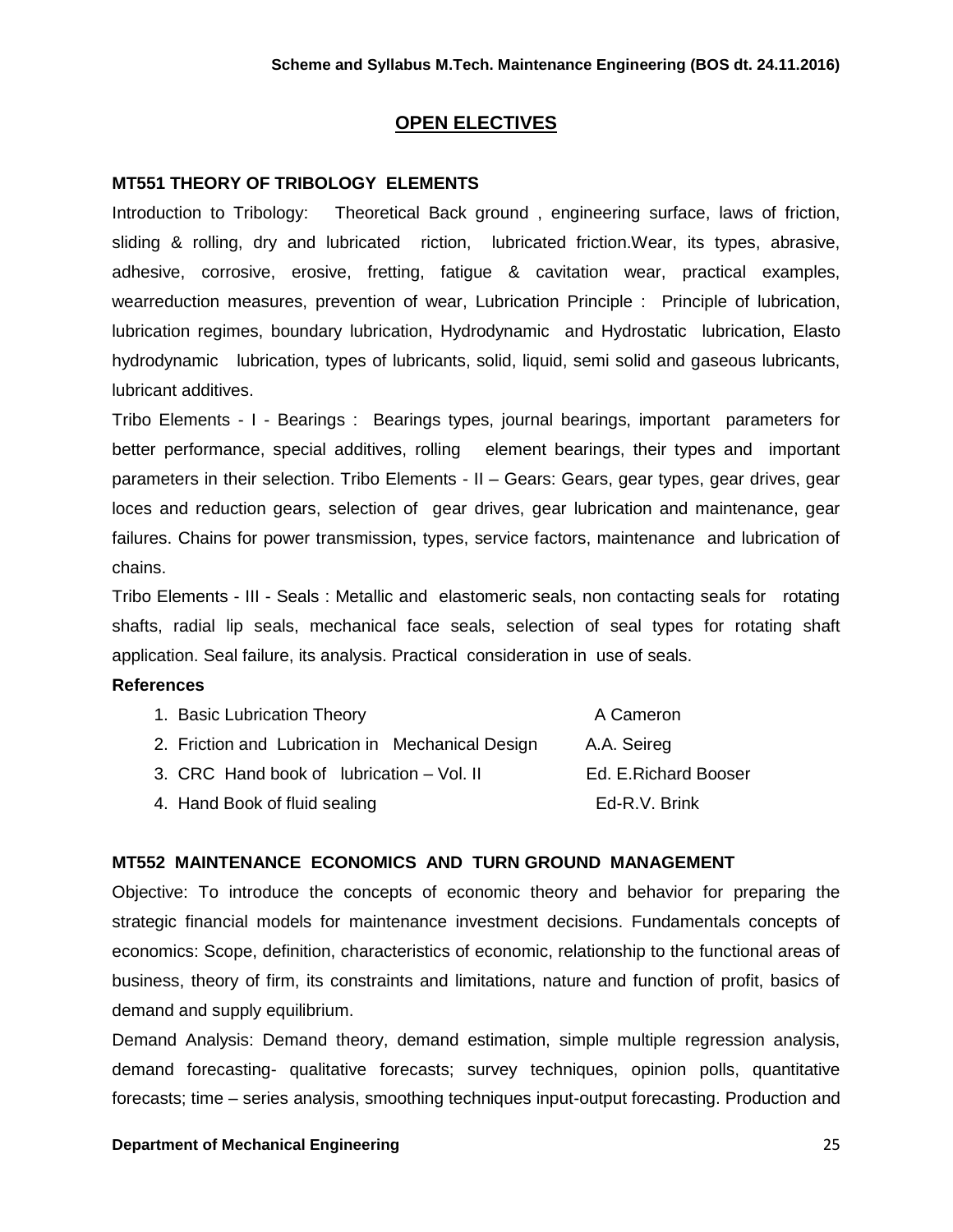Cost Analysis: Production theory and estimation, production function, returns to scale, comparative advantage, cost theory and estimation, short-run and long run costs, plant size and economies of scale, learning curve, cost-volume profit analysis and operating leverages, cost estimation based on project cost, types of costs, inter-alias, design, installed capital, commissioning and decommission costs, operating costs maintenance and opportunity costs, life cycle costs, cost output analysis and maintenance cost history.

Product/project Life Cycle: Concepts of product/project life cycle capital assets, reliability and risk, life cycle costs and its economic consequences for strategic development. Project financing and capital structure, financial leverages, working capital and capitalization. Turnaround:Characteristics of the maintenance work load, critical path analysis and its use for the planning of large shutdowns, procedure of managing shut downs; Initiation, validation of work scope, organizing preparatory work, contractor packages, shutdown plan,manpower plan. A typical shutdown operation-administrative and resource structures, site logistics plan and its preparation, cost profile, safety and quality plans, executing and controlling the shutdown, review procedures.

#### **References**

| 1. Managerial Economics                         | Salvatore  |
|-------------------------------------------------|------------|
| 2. Applied Economics for Engineers and Managers | S.K. Jain  |
| 3. Engineering Economics                        | Tarachan   |
| 4. Industrial maintenance management            | Srivastava |

## **MT 553 COMPUTER AIDED MAINTENANCE MANAGEMENT**

Introduction Definition Basic components of CMMS, Uses of Computers in Maintenance CAMSS Justification reasons for lack of CMMS effectiveness

Basic Hardware Components General Software categories, fundamentals of C, CH, Network Software, Networking CAMSS Softwares, Flowchart Algorithms & Programming.

Approach towards Computerization, selction of computer system, Master files, Maintenance files, Maintenance Module, classification records, Preventive and repair planning module, codification for Break down, job sequaning files/records.

Developing softwares:- Planning & Scheduling equipment & facilities control, work central Maintenance of spare parts and inventory centre performance reporting and other tools and techniques of Industrial engineering used in Maintenance Management.

## **References**

1. Maintenance Engineering Hand book Kindly IIndley and R Higgins